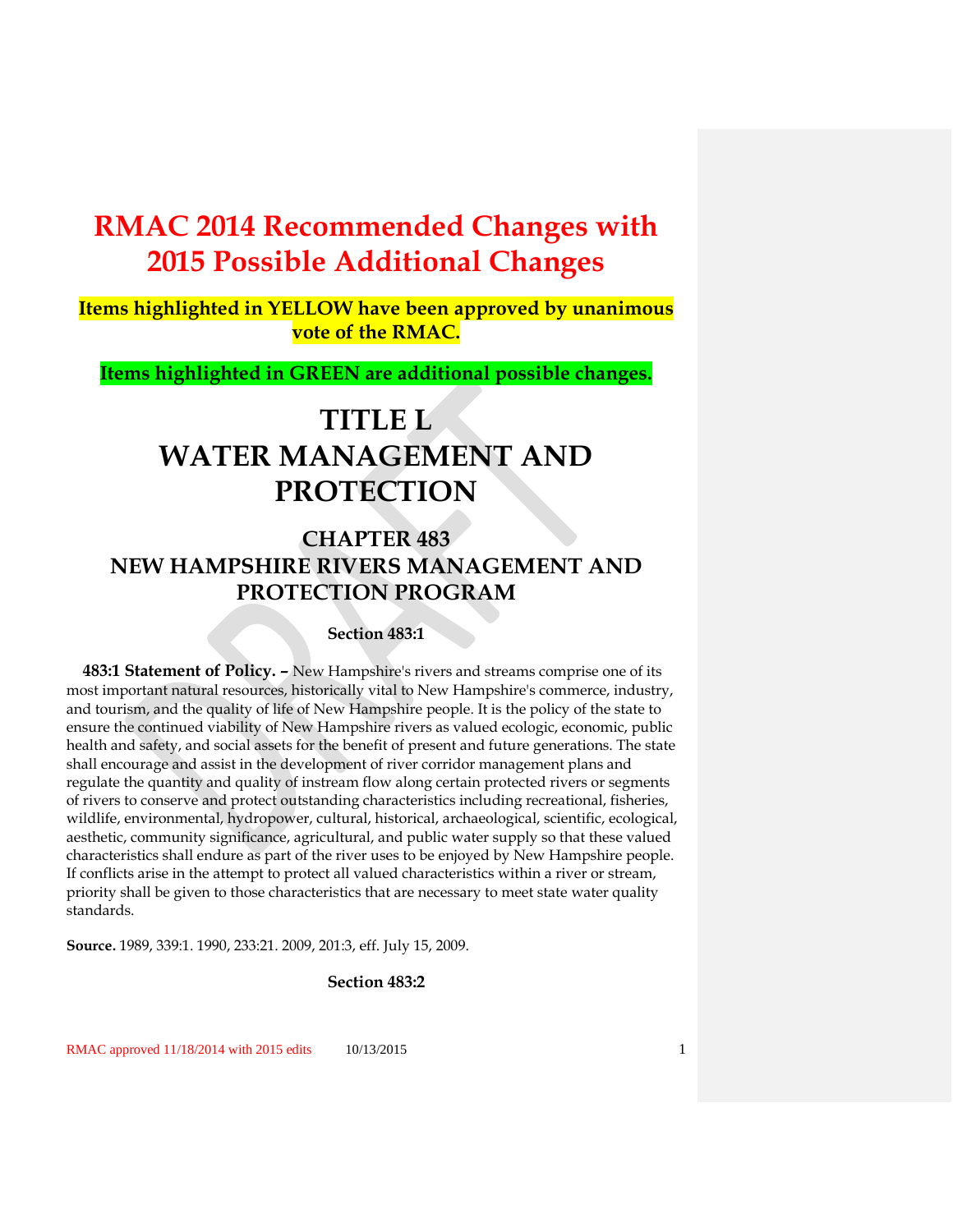**483:2 Program Established; Intent. –** There is established within the department of environmental services the New Hampshire rivers management and protection program. It is the intent of the legislature that the New Hampshire rivers management and protection program shall complement and reinforce existing state and federal water quality laws, *including RSA 483-B,* and that in-stream flows are maintained along protected rivers, or segments thereof, in a manner that will enhance or not diminish the enjoyment of outstanding river characteristics pursuant to RSA 483:1. It is also the intent of the legislature that, through said program, the scenic beauty and recreational potential of such rivers shall be restored and maintained, that riparian interests shall be respected, and *notwithstanding the provisions of RSA 483-B,* that nothing in this chapter shall be interpreted to preempt any land and zoning authority granted to municipal bodies under RSA title LXIV.

**Source.** 1989, 339:1. 1990, 233:1, eff. June 26, 1990.

#### **Section 483:3**

 **483:3 Rivers Coordinator. –** There is established in the department of environmental services, a state rivers coordinator, who shall be a classified employee qualified by reason of education and experience, and who shall administer the New Hampshire rivers management and protection program.

**Source.** 1989, 339:1. 2007, 285:1, eff. Sept. 1, 2007.

## **Section 483:4**

#### **483:4 Definitions. –** In this chapter:

 I. "Advisory committee'' means the rivers management advisory committee established in RSA 483:8.

II. "Agriculture'' means agriculture as defined in RSA 21:34-a.

 *II-a. "Aquatic connectivity" means the ability of aquatic organisms to move naturally within and among water bodies, riparian areas, and floodplains freely without barriers.*

III. "Breached dam'' means any dam which impounds water at less than 80 percent of its original design level at seasonal high flows and for which the original configuration of the dam can still be determined.

 IV. "Channel alteration'' means any human activity which changes the character of a river or stream channel including, but not limited to, filling, dredging, relocating, excavating, cleaning, deepening, widening, straightening*,* or riprapping.

V. "Commissioner'' means the commissioner, department of environmental services.

 VI. "Dam'' means any artificial barrier, including appurtenant works, across a river which impounds or diverts water.

VII. "Department'' means the department of environmental services.

 VIII. "Designated river'' means that portion of a river which has been specifically designated by the general court pursuant to RSA 483:15.

IX. "Existing dam'' means any dam which has not deteriorated or been breached or modified

**Comment [TS1]:** Additional text in 483:2 has been rejected by the RMAC, but will probably be added by Rep. Spang.

**Comment [TS2]:** Added as required element of corridor mgmt. plans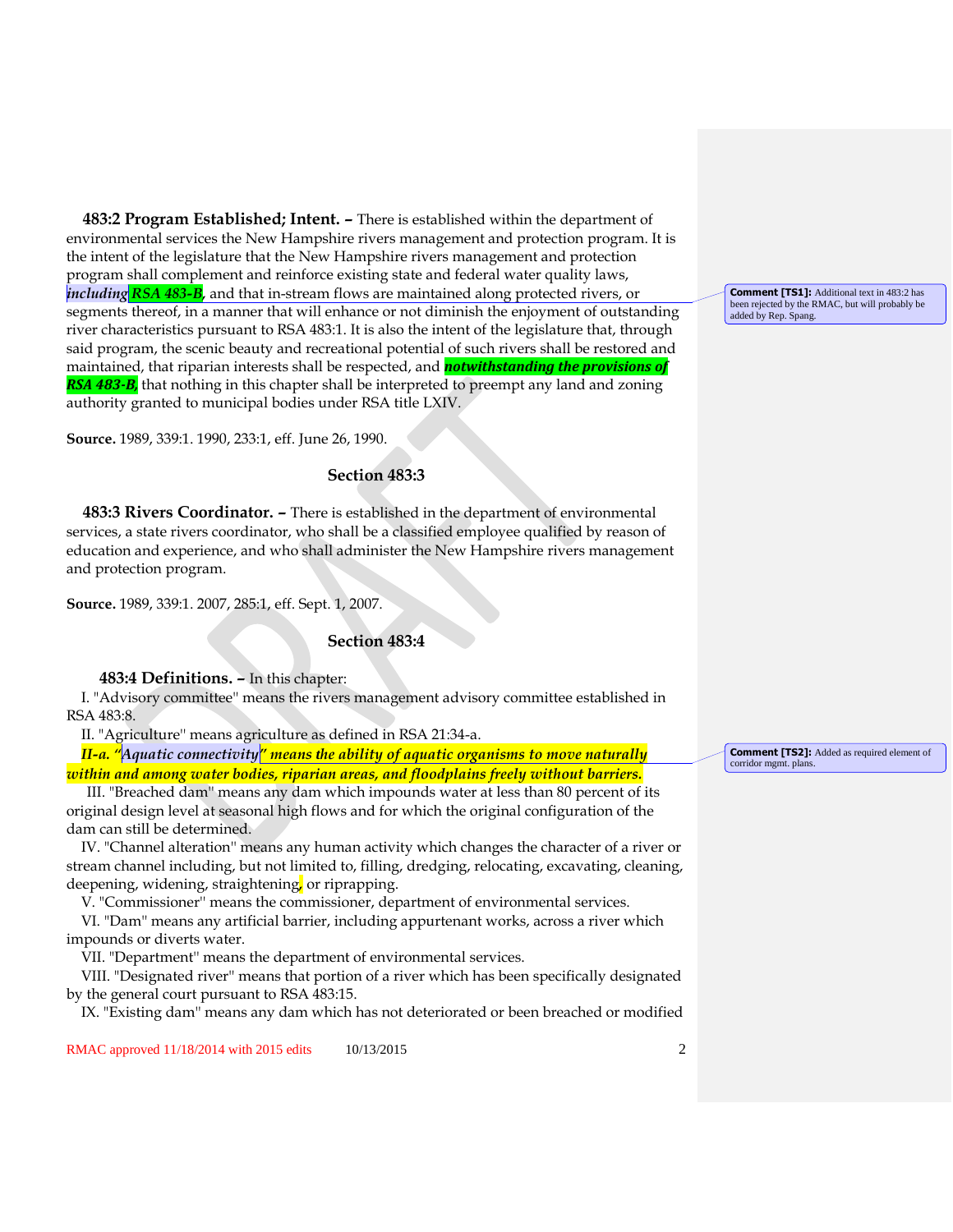to the point where it no longer impounds water at 80 percent or more of its original design level at seasonal high flows.

IX-a. "Flowage right'' means an easement to flow water over the land of others.

 *IX-b. "Fluvial Geomorphology Assessment" means a survey of an identified length of river or stream to recognize and identify existing physical conditions, including but not limited to erosion, scouring, flooding, deposition, aggradation, and damming potential and their sources, and to support sound river management and restoration and mitigation decisions.*

 *"Fluvial Geomorphology" means a description of the physical forms and processes of a river or stream, including but not limited to bank erosion, bed scour, sediment aggradation, channel constrictions and modifications, based on robust historical and field data, that may be used to evaluate the impact of riverine hazards, and improve management of associated risks.*

 X. "Free-flowing,'' as applied to any *designated* river or river segment, means existing or flowing [**in a natural condition**] without artificial impoundment, diversion, channel alterations, or other modifications [and without consideration of] *excluding* upstream flow management.

 XI. "Instream public uses'' means those uses which comprise the state's interests in surface waters including, but not limited to: navigation; recreation; fishing; storage; conservation; maintenance and enhancement of aquatic and fish life; fish and wildlife habitat; wildlife; the protection of water quality and public health; pollution abatement; aesthetic beauty; and hydroelectric energy production.

 XII. "Interbasin transfer'' means any transfer of water for use from one river drainage basin to another.

 *XII-a. "Meander belt" means the width on either side of a river channel which the river can occupy through time as a result of migration.*

 XIII. "New dam'' means any dam which requires the construction or enlargement of any impoundment or diversion structure.

 XIV. "New hydroelectric power facilities'' means the construction, operation, or installation of electric generating units at dams where no hydroelectric power generation has occurred for a period of 6 years or more.

XV. [Repealed.]

 XVI. "Protected instream flow'' means a [constant minimum] stream flow [level] *pattern defined with terms of flow magnitude, duration, frequency and timing that occurs within that stream's natural range and with its natural variability; and which is* established to maintain water for present and future instream public uses.

 XVI-a. "Restore'' means to return an ecosystem to a close approximation of its natural condition.

 XVII. "River'' means a flowing body of water including the tidal mouth of rivers whose salinity, flow, or level is influenced by the tides, or a segment or tributary of such water body.

 XVIII. "River corridor'' means the river and the land area located within a distance of 1,320 feet of the normal high water mark or to the landward extent of the 100 year floodplain as designated by the Federal Emergency Management Agency, whichever distance is larger.

 XIX. "River drainage basin'' means the *New Hampshire portions of USGS Hydrologic Unit Codes 0104 (*Androscoggin*)*, [Coastal,] *0108 (*Connecticut*)*, *0107 (*Merrimack*)*, *01060003* 

RMAC approved 11/18/2014 with 2015 edits 10/13/2015 3

**Comment [TS3]:** Added as required element of corridor mgmt. plans, but recommend changing text in 483:10 to "fluvial geomorphology" and utilizing the alternative definition (provided by Shane Csiki) here.

**Comment [TS4]:** Updated to incorporate managed nature of almost all of NH's rivers.

**Comment [TS5]:** Added as required element of corridor mgmt. plans.

**Comment [TS6]:** Updated per Wayne Ives to reflect current use of term.

**Comment [TS7]:** Coastal was unclear, HUC codes added for specificity.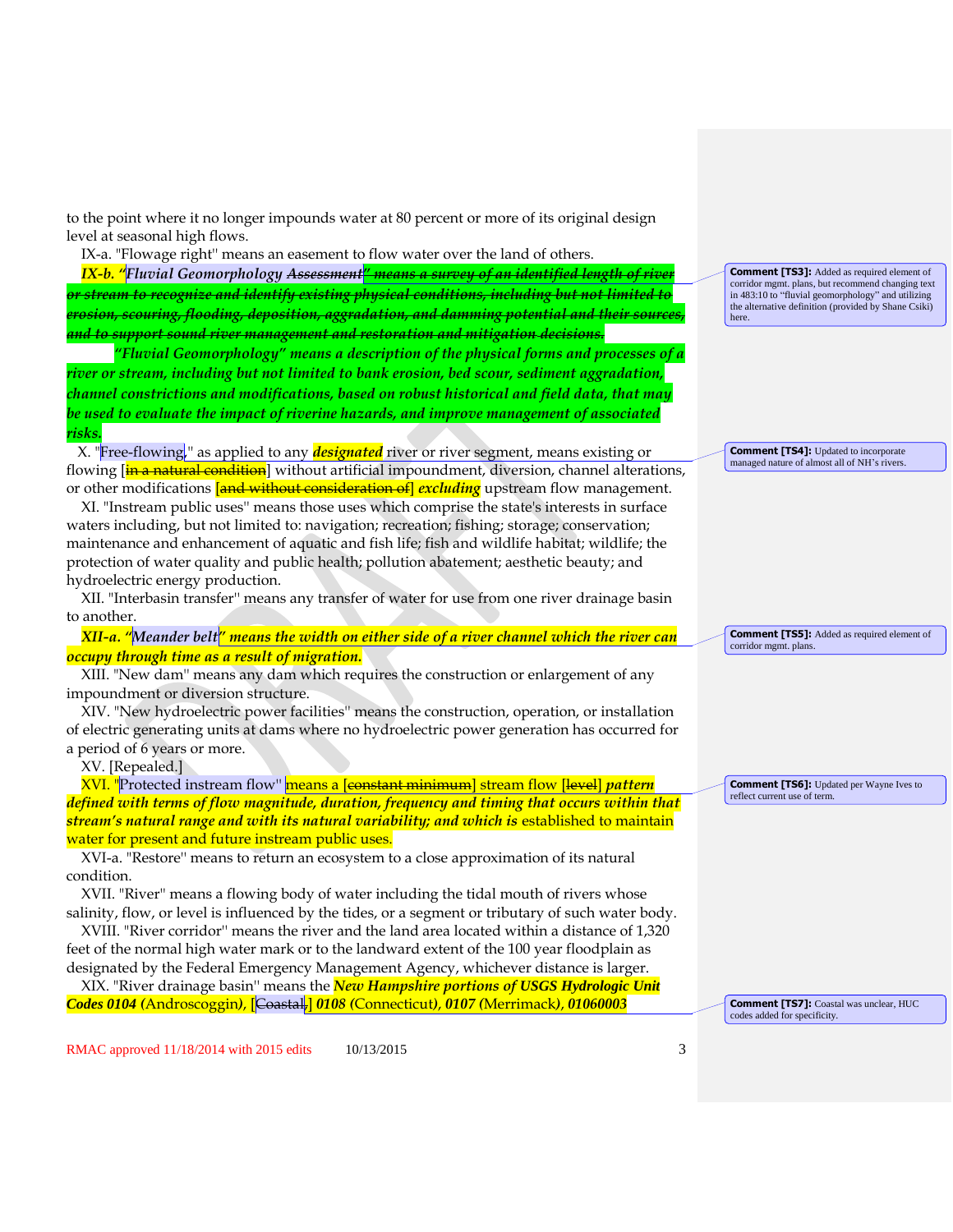*(*Piscataqua*)*, and *01060002 (*Saco*)* river basins as delineated on a map compiled by the department.

**Source.** 1989, 339:1. 1990, 233:2. 1992, 261:8. 2007, 285:10. 2009, 201:4, 5, eff. July 15, 2009.

### **Section 483:5**

 **483:5 Coordination With Federal Statutes. –** For the purposes of section 10(a)(2)(A) of the Federal Power Act, those rivers or segments designated under this chapter and any state or local *river corridor* management plans developed pursuant to this chapter shall constitute one element of the state comprehensive plan for river conservation and development. Designated rivers or segments shall constitute protected waterways under the provisions of the Public Utilities Regulatory Policies Act, section 210(j)(2), 16 U.S.C. section 824a-3(j)(2).

**Source.** 1989, 339:1. 1990, 233:3, eff. June 26, 1990.

### **Section 483:6**

#### **483:6 Nominations; Criteria. –**

 I. Any New Hampshire organization or resident may nominate a river or any segment or segments of such river for protection by submitting to the commissioner a description of the river or segment or segments of such river and its values and characteristics. The completed nomination shall be submitted to the rivers coordinator on or before June 1 in order for it to be considered in the next legislative session. This nomination shall include, but not be limited to, an assessment of fisheries; geologic and hydrologic features; vegetation; wildlife; historical and archaeological features; open space and recreation features and potential; water quality and quantity; dams, hydropower generation, buildings, and other manmade structures; riparian interests and public water supply, including flowage rights known by the nominating individual or group, and other pertinent instream and riverbank and tributary drainage area information. The nominating party shall hold at least one public meeting on the information prior to final submittal to the commissioner. The department shall encourage the nominating party to include tributary drainage area information in the nomination. The nominating party shall *publicly* advertise the meeting in cooperation with the rivers coordinator and shall give written notice to riparian landowners and the governing body of any municipality where segments of the river are located. The rivers coordinator shall provide assistance to the nominating party in the presentation of the nomination at the public meeting.

 II. The rivers coordinator shall assist and cooperate with the nominator or nominating organization and shall, within 120 days of receipt of a nomination, review the nomination and prepare a recommendation for review by the commissioner under the criteria established in paragraph IV and adopted by rules under RSA 483:11, II.

 III. The rivers coordinator, in cooperation with the advisory committee, shall hold at least one public hearing in a community along the nominated river or segment of such river to receive public comment on the nomination. Public hearing comments on the nomination, comments on the nomination from local boards and commissions, factors listed in RSA 483:6, **Comment [TS8]:** Add text here, then not necessary to add text in 483:8-a III(c)

**Comment [TS9]:** This 2011 addition to statute is considered prohibitively and unnecessarily burdensome on volunteer nominating committees, especially when using a watershed approach to river nominations.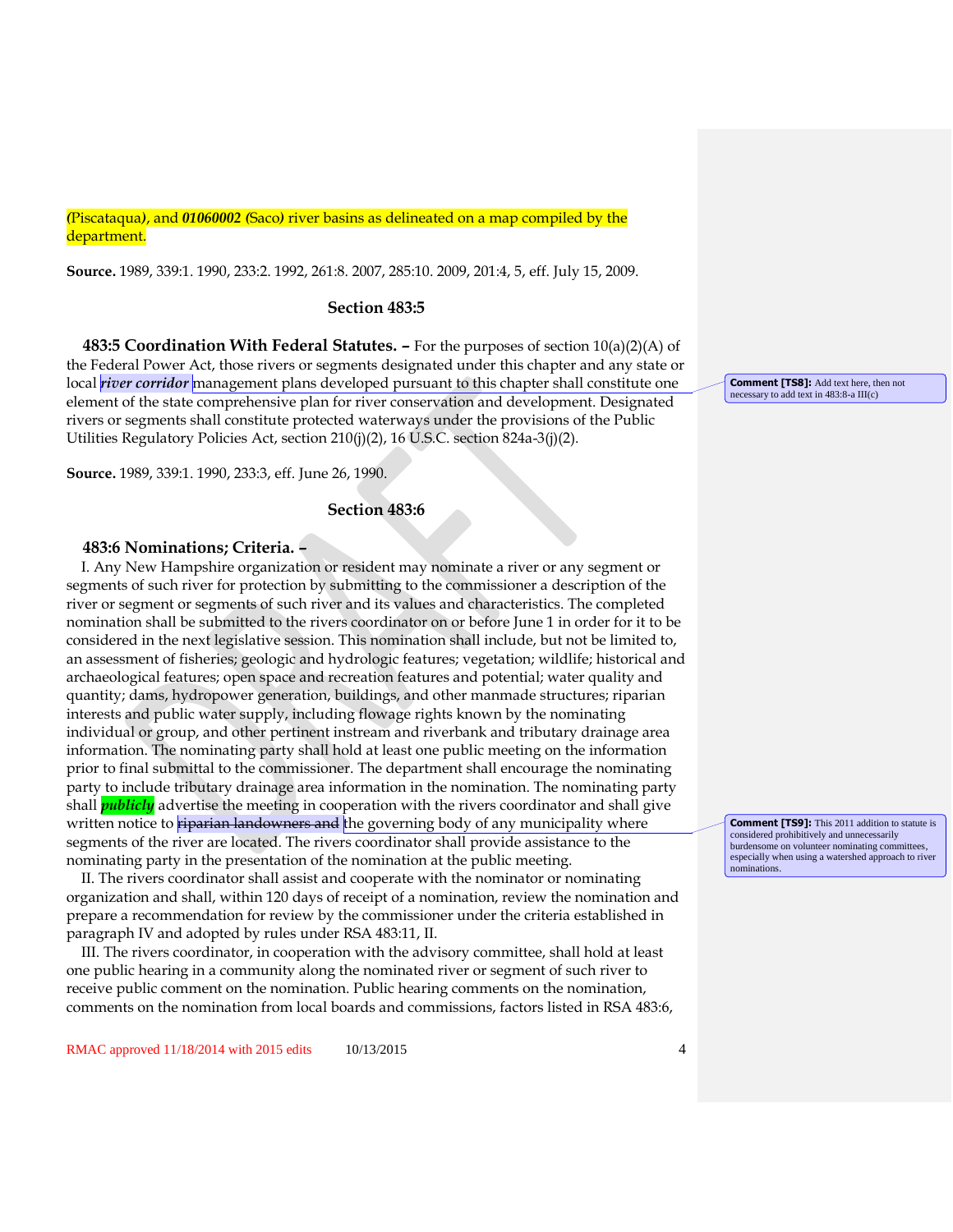IV(a) as further defined in rules adopted under RSA 483:11, II, and other public comments on the nomination submitted to the rivers coordinator shall be considered by the rivers coordinator and the advisory committee when preparing a recommendation for review by the commissioner.

 IV. The commissioner shall review the nomination within 45 days. The commissioner shall, in reviewing a nomination under this chapter, consider the following factors:

 (a) Whether the river, or segment or segments of such river, contain or represent either a significant statewide*, regional,* or local example of one or more of the following:

(1) Scenic or recreational*Geologic* resource*s*.

- (2) Open space or natural*Wildlife* resource*s*.
- (3) Fisheries, wildlife, v*V*egetation *and natural communities*, and rare species or habitat.
- (4) Cultural, historical, or archaeological*Fish* resource*s*.
- (5) Hydrological or geological resource*Water quality*.

(6) Water *quantity*quality.

(7) Scientific resource*Riparian interests*.

(8) Community resource*Existing and potential withdrawals and discharges*.

(9) Current and projected withdrawals, discharges, or both, by public utilities and

commercial or industrial users*Existing and potential hydroelectric resources*.

 *(10) Hydrologic resources, including natural flow characteristics.*

 *(11) Existing and potential recreational resources.*

 *(12) Public access.*

 *(13) Scenic characteristics.*

 *(14) Cultural, historical and archeological resources.*

 *(15) Open space.*

 *(16) Community resources.*

 *(17) Current land use and land use controls.*

 *(18) Scientific resources.*

 (b) Public hearing comments on the nomination and other public comments submitted to the rivers coordinator.

(c) The recommendation of the rivers coordinator.

(d) The recommendation of the advisory committee.

 V. If the commissioner, after reviewing a nomination and considering the factors in RSA 483:6, IV, determines that designation of the river, or segment or segments of such river, would be consistent with the purpose of this chapter, the commissioner shall forward the nomination to the general court for review and legislative approval according to RSA 483:7.

**Source.** 1989, 339:1. 1991, 338:6-8. 1992, 261:4. 1995, 219:1. 2009, 201:6. 2011, 32:1, eff. May 9, 2011.

## **Section 483:7**

#### **483:7 Legislative Designation. –**

 I. Any nomination approved by the commissioner shall require review and approval by the general court prior to inclusion in the program. Such action shall be filed as a bill in the next

**Comment [TS10]:** List re-ordered for consistency with rules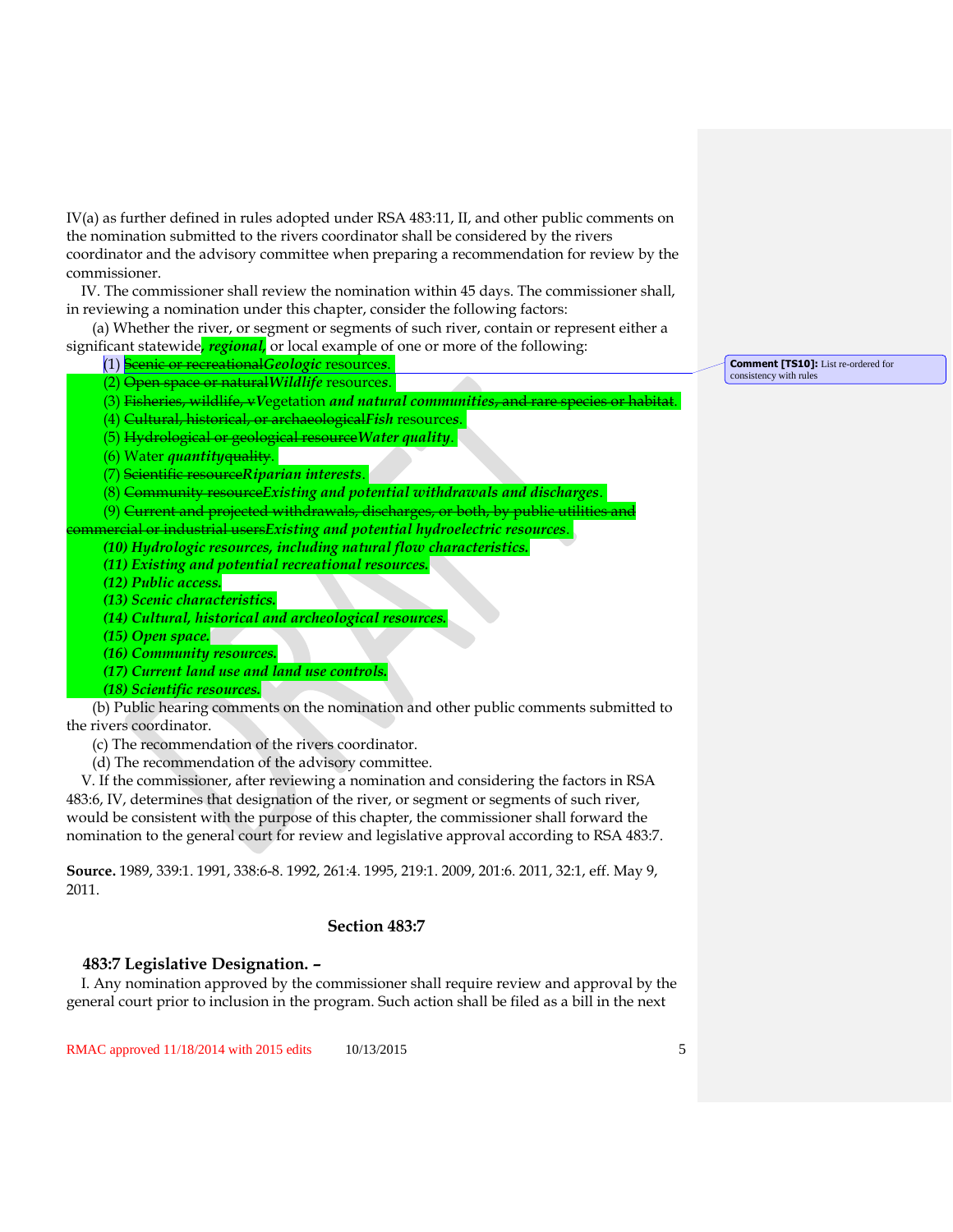legislative session following the nomination.

 II. Any nomination which is forwarded to the general court for review and approval shall include:

(a) A map showing the boundaries of the river or segment;

 (b) A report which specifies the values and characteristics which qualify the river or segment for designation; and

(c) The classifications of the proposed designation pursuant to RSA 483:7-a.

**Source.** 1989, 339:1. 1990, 233:4, eff. June 26, 1990.

#### **Section 483:7-a**

#### **483:7-a River Classification Criteria; Management. –**

 I. Those rivers or segments designated for inclusion in the program shall be classified as one or more of the following:

 (a) Natural rivers are free-flowing rivers or segments characterized by the high quality of natural and scenic resources. River shorelines are in primarily natural vegetation and river corridors are generally undeveloped. Development, if any, is limited to forest management and scattered housing. For natural rivers, the following criteria and management objectives shall apply:

(1) The minimum length of any segment shall be [5] *3* miles.

 (2) Existing water quality shall be not lower than Class B level pursuant to the water quality standards established under RSA 485-A:8.

 (3) [The minimum distance from the river shoreline to a]*Any* paved road open to the public for motor vehicle use shall be *screened*[250 feet, except where a] *by the river bank,* vegetative*,* or other natural barrier*s* [exists which] *to* effectively *conceal*[screens] the sight and sound of motor vehicles for a majority of the length of the river or segment.

 (4) Management of natural rivers and segments shall perpetuate their natural condition as defined in this chapter and shall consider, protect, and ensure the rights of riparian owners to use the river for forest management, agricultural, public water supply, and other purposes which are compatible with instream public uses of the river and the management and protection of the resources for which the river or segment is designated.

 (b) Rural rivers are those rivers or segments adjacent to lands which are partially or predominantly used for agriculture, forest management and dispersed or clustered residential development. Some instream structures may exist, including low dams, diversion works and other minor modifications. The following criteria and management objectives shall apply to rural rivers:

(1) The minimum length of any segment shall be 3 miles.

 (2) Existing water quality shall be at least Class B level pursuant to the water quality standards established under RSA 485-A:8 or have the potential for restoration to that level.

 (3) There shall be no minimum distance from the shoreline to an existing road. Roads may parallel the river shoreline with regular bridge crossings and public access sites.

 (4) Management of rural rivers and segments shall maintain and enhance the natural, scenic, and recreational values of the river and shall consider, protect and ensure the rights of **Comment [TS11]:** Accommodates small, low order natural river segments, esp. for watershed nominations.

**Comment [TS12]:** Accommodates scenic roads and watershed nominations.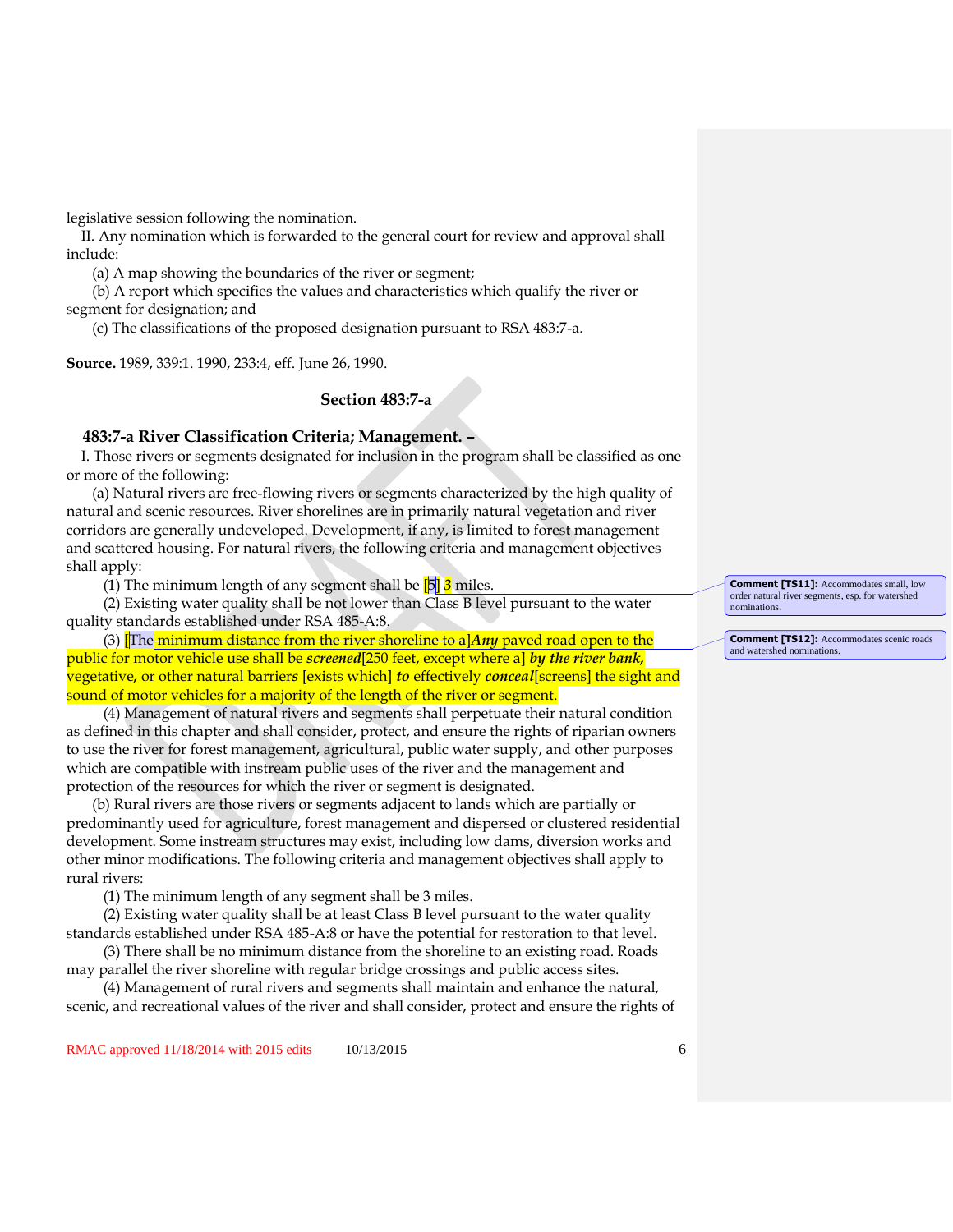riparian owners to use the river for agricultural, forest management, public water supply, and other purposes which are compatible with the instream public uses of the river and the management and protection of the resources for which the river or segment is designated.

 (c) Rural-community rivers are those rivers or segments which flow through developed or populated areas of the state and which possess existing or potential community resource values such as those defined in official municipal plans or land use controls. Such rivers have mixed land uses in the corridor reflecting some combination of open space, agricultural, residential, commercial and industrial land uses. Such rivers are readily accessible by road or railroad and may include impoundments or diversions. The following criteria and management objectives shall apply to rural-community rivers:

(1) The minimum length of any segment shall be 3 miles.

 (2) Existing water quality shall be at least Class B level pursuant to the water quality standards established under RSA 485-A:8, or have the potential for restoration to that level.

 (3) Management of rural-community rivers and segments shall maintain and enhance the natural, scenic, recreational and community values of the river and shall consider, protect, and ensure the rights of riparian owners to use the river for such uses as agricultural, forest management, public water supply, residential, recreational, commercial, industrial, flood control, and other community uses which are compatible with the instream public uses of the river and the management and protection of the resources for which the river or segment is designated.

 (d) Community rivers are those rivers or segments which flow through developed or populated areas of the state and which possess existing or potential community resource values, such as those identified in official municipal plans or land use controls. Such rivers have mixed land uses in the corridor reflecting some combination of open space, agricultural, residential, commercial and industrial land uses. Such rivers are readily accessible by road or railroad, may include existing impoundments or diversions, or potential sites for new impoundments or diversions for hydropower, flood control or water supply purposes, and may include the urban centers of municipalities. The following criteria and management objectives shall apply to community rivers:

(1) The minimum length of any segment shall be one *half* mile.

 (2) Existing water quality shall be at least Class B level pursuant to the water quality standards established under RSA 485-A:8, or have the potential for restoration to that level.

 (3) Management of community rivers and segments shall maintain and enhance the natural, scenic, recreational and community values of the river and shall consider, protect, and ensure the rights of riparian owners to use the river for such uses as agricultural, forest management, public water supply, residential, recreational, commercial, industrial, flood control and hydroelectric energy production purposes which are compatible with the instream public uses of the river and the management and protection of the resources for which the river or segment is designated.

 II. The existence of limited exceptions to the criteria for a certain classification under this section shall not necessarily exclude a river or segment from that classification. The river or segment shall be examined as a whole, and the classification of such river or segment shall be based on the overall values and characteristics of such river or segment.

III. A designated river and its tributary drainage area rivers that are subsequently

**Comment [TS13]:** Several existing community segments are less than 1 mile.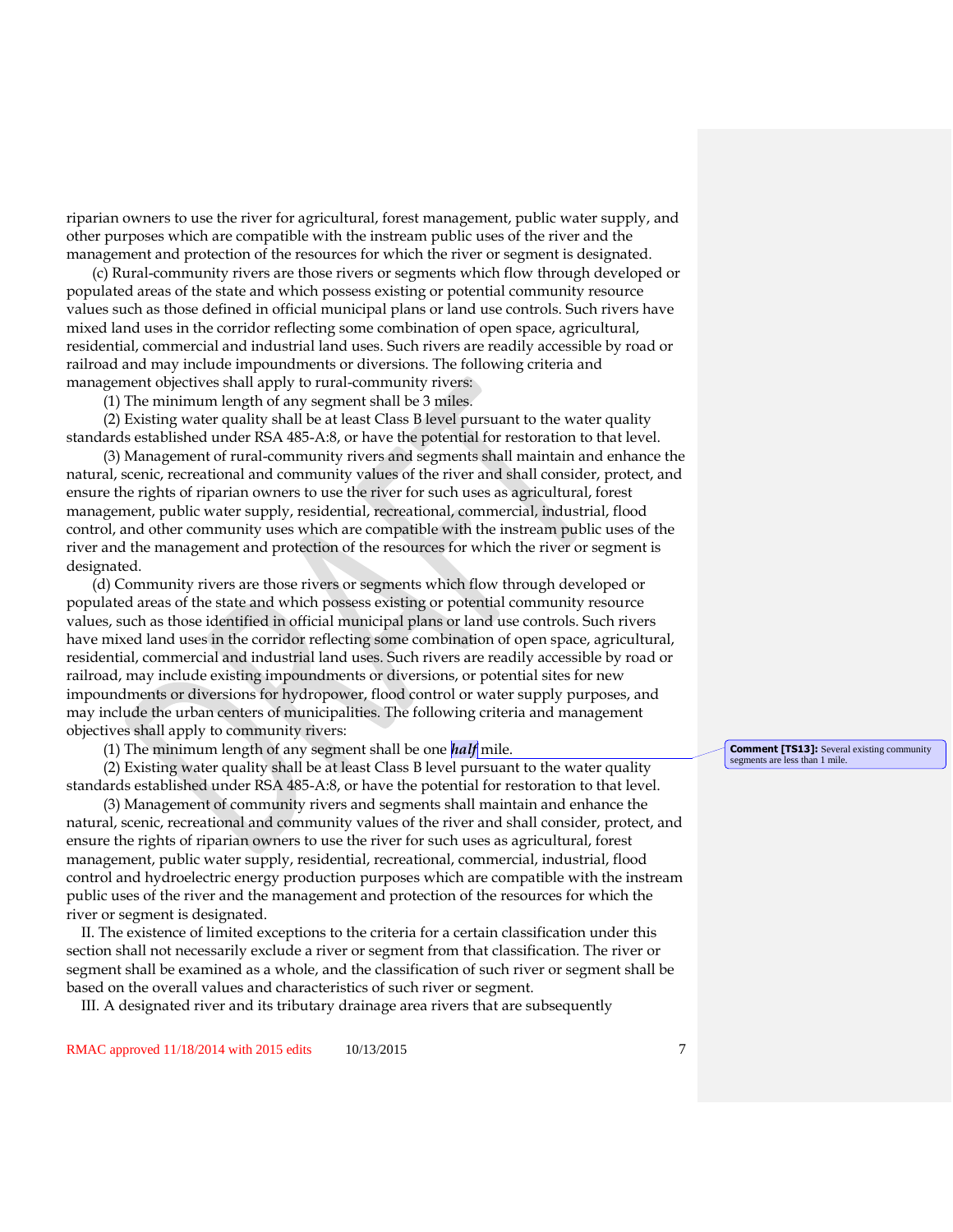designated shall be listed in the same paragraph in RSA 483:15. Each tributary river shall be named in a subparagraph under the main stem, and designated segments of each tributary shall be listed as further subparagraphs under each tributary.

**Source.** 1990, 233:5. 1991, 338:10, 11. 2011, 32:2, eff. May 9, 2011.

#### **Section 483:8**

 **483:8 Rivers Management Advisory Committee; Establishment. –** There is established a rivers management advisory committee appointed by the governor and council. All members shall be New Hampshire residents and the department shall request that nominating organizations select nominees representing diverse geographic areas of the state.

I. The advisory committee shall include:

 (a) A representative of public water suppliers who shall be an officer or employee of any municipal or privately owned water works in the state *nominated by the New Hampshire Water Works Association*.

(b) A municipal officer nominated by the New Hampshire Municipal Association.

(c) A member of the fish and game commission.

 (d) A representative [of] *nominated by* the Business and Industry Association [chosen from a list of 3 nominees<mark>]</mark>.

 (e) A representative of the *hydropower industry nominated by the* Granite State Hydropower Association *in consultation with the New Hampshire hydropower industry* [chosen from a list of 3 nominees].

(f) A conservation commission member *nominated* [chosen from a list of 3 nominees **submitted** by the New Hampshire Association of Conservation Commissions.

(g) A representative of the conservation community  $\overline{\mathbf{[chosen from a list of 3 noninees]}}$ submitted] *nominated* by the Society for Protection of New Hampshire Forests, *the* Audubon Society *of New Hampshire*, and the New Hampshire Wildlife Federation.

 (h) A representative of recreational interests *nominated* [chosen from a list of 3 nominees submitted] by the New Hampshire Rivers **[Campaign]***Council* and the Appalachian Mountain Club.

(i) A representative of historic/archaeological interests *nominated* [chosen from a list of 3] <del>nominees submitted</del>] by the New Hampshire Historical Society.

(i) A representative of the agricultural community *nominated* [ehosen from a list of 3] nominees submitted] by the New Hampshire Farm Bureau Federation, the Northeast Organic Farming Association, and the New Hampshire Association of Conservation Districts.

(k) A representative of local river management advisory committees  $\frac{f_{\text{from a list of } 3}}{f_{\text{from a list of } 3}}$ nominees submitted] *nominated* by the commissioner *from a list of members submitted by the local river management advisory committees*.

 II. The director of the office of energy and planning, the executive director of the fish and game department, the commissioner of resources and economic development, the commissioner of the department of transportation, the commissioner of the department of safety, and the commissioner of the department of agriculture, markets, and food or their designees shall serve as nonvoting members of the committee.

**Comment [TS14]:** This section: clarifications and org. name updates

**Comment [TS15]:** Rarely have 3 willing nominees to the RMAC, this language consistent with RSA 483-A (Lakes Program).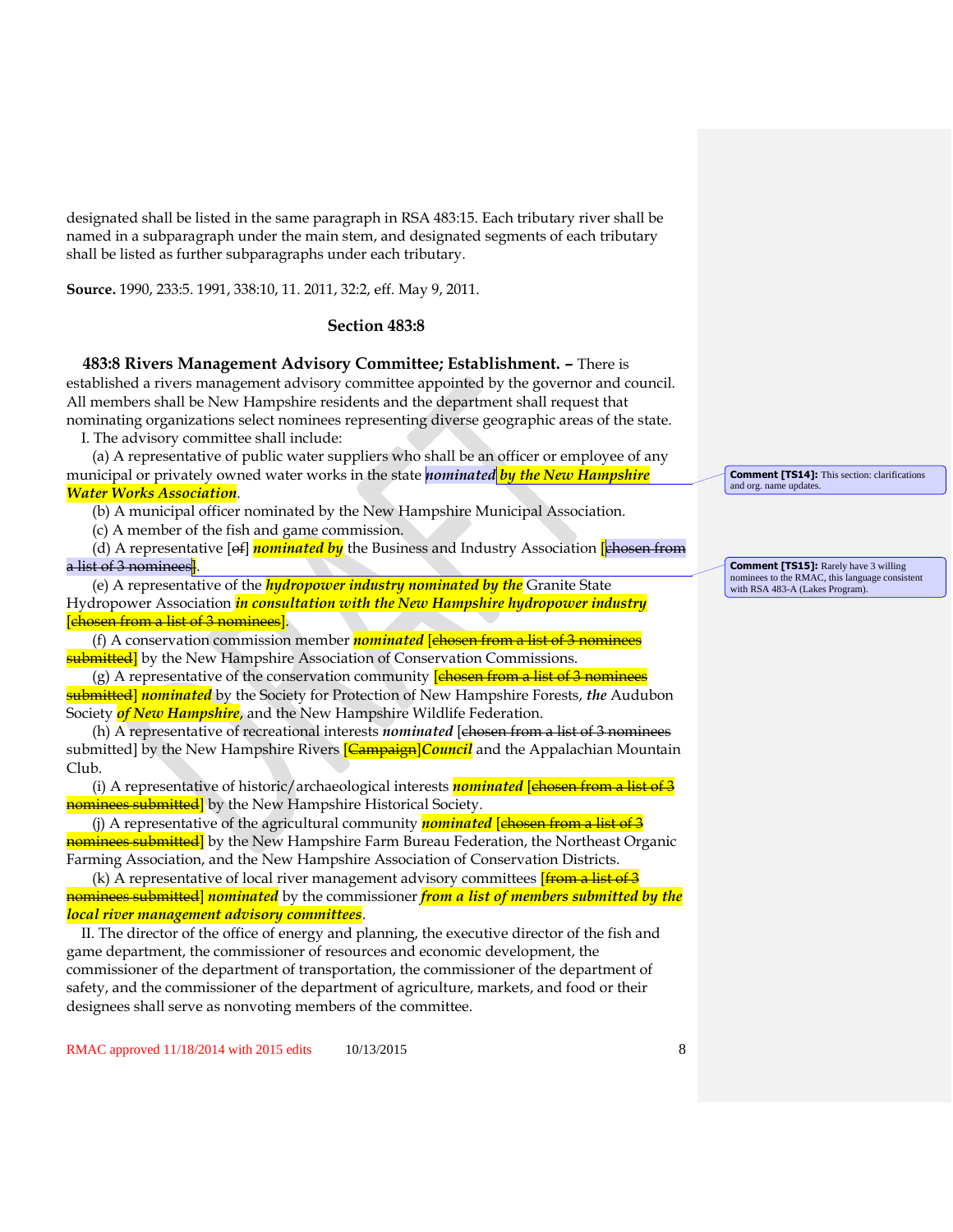III. The terms of state agency members shall be the same as their terms in office. The members shall serve 3-year terms.

 IV. Any vacancy shall be filled in the same manner as the original appointment for the remainder of the unexpired term. Members may hold office until their successors are appointed and confirmed.

 V. The committee shall elect a chairman*person* and vice chairman*person*. Meetings shall be at the call of the chairman*person*, or at the request of 5 or more committee members. The rivers coordinator under RSA 483:3 shall serve as secretary and staff to the committee.

 VI. The advisory committee shall report biennially and advise the commissioner, rivers coordinator, state agencies, *municipalities,* and the general court in implementing the purposes of this chapter.

 *VI-a. The advisory committee, at its discretion, may provide testimony and advice on legislation and rules relevant to the management and protection of New Hampshire's rivers.*

 VII. No state-owned property adjacent to or providing access to a river or river segment shall be recommended for disposal by the council on resources and development or the long range capital planning and utilization committee, whichever is the first point of review, except upon the review and recommendation of the advisory committee established under this section.

 VIII. When attending to the duties of the committee, appointed members of the committee shall be eligible to receive mileage at the state employee rate, within the limits of the department's appropriations.

**Source.** 1989, 339:1. 1990, 233:7, 8. 1995, 130:4. 1999, 14:1. 2003, 319:9. 2004, 257:44. 2007, 285:2-4. 2009, 201:7, 8, eff. July 15, 2009.

#### **Section 483:8-a**

## **483:8-a Local River Management Advisory Committees; Establishment; Duties.**

 I. The commissioner shall appoint a local river management advisory committee for each designated river or segment. Committee members shall be chosen from lists of nominees submitted by the local governing bodies of the municipalities through which the designated river or segment flows. [<del>The commissioner shall appoint at least one person from each</del> <del>municipality<mark> to the local river management advisory committee.</mark>] All members of such</del> committees shall be New Hampshire residents.

 II. Each committee shall be composed of at least *three (3)* [7] members who represent a broad range of interests in the vicinity of the designated river or segment. These interests shall include, but not be limited to, local government, business, conservation interests, recreation, agriculture, and riparian landowners. If an interest is not represented by the local governing bodies' nominations, the commissioner may appoint a member from the vicinity of the designated river or segment, to the local river management advisory committee who will represent that interest. County commissioners shall be permitted to nominate members to the local river management advisory committee in unincorporated towns or unorganized places. Upon the request of the committee, local governing bodies or county commissioners within

RMAC approved 11/18/2014 with 2015 edits 10/13/2015 9

**–**

**Comment [TS16]:** The RMAC already does this, just making it official.

**Comment [TS17]:** Most committees have 1 or more towns that are consistently not represented despite efforts by the LAC and program staff. **Comment [TS18]:** Accommodates smaller rivers

with few adjacent municipalities.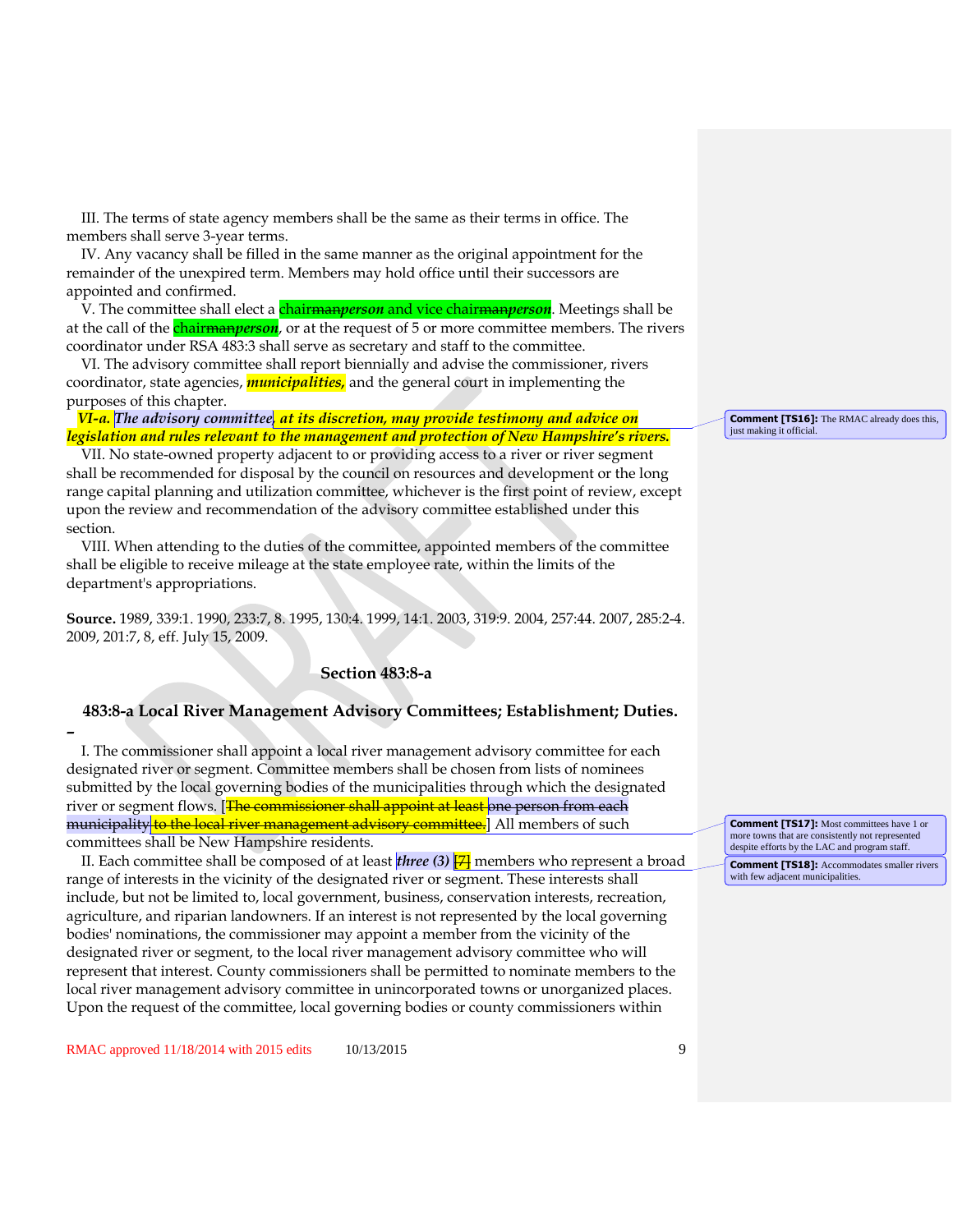tributary drainage areas may submit nominees for appointment. Each member shall serve a term of 3 years *except when the committee is being established, for the purpose of creating staggered terms, the commissioner shall appoint members to one, two, or three year terms*.

III. The duties of such committees shall be:

 (a) To advise the commissioner, the advisory committee, the municipalities through which the designated river or segment flows, and municipalities within tributary drainage areas on matters pertaining to the management of the river or segment and tributary drainage areas *and disposal of state-owned lands*. Municipal officials, boards, and agencies shall inform such committees of actions which they are considering in managing and regulating activities within designated river corridors.

 (b) To consider and comment on any federal, state, or local governmental plans to approve, license, fund or construct facilities, *or any applications for permits, certificates, or licenses*, that would alter the resource values and characteristics for which the river or segment is designated.

 (c) To develop or assist in the development and adoption of local river corridor management plans under RSA 483:10. The local planning board, or, in the absence of a planning board, the local governing body, may adopt such plans pursuant to RSA 675:6 as an adjunct to the local master plan adopted under RSA 674:4. No such plan shall have any regulatory effect unless implemented through properly adopted ordinances. *The plan will serve as an element of a state comprehensive plan for river conservation and development pursuant to RSA 483:5.*

 (d) To report biennially to the advisory committee and the commissioner, and annually to municipalities on the status of compliance with federal and state laws and regulations, local ordinances, and plans relevant to the designated river or segment, its corridor, [and ]tributary drainage areas*, and the activities of the local river management advisory committee including, but not limited to: committee volunteer hours, permit applications reviewed, corridor management plans and their implementation, and education and outreach efforts*.

 III-a. Local river management advisory committees may apply for and accept, from any source, gifts, grants, and other donations of money or services that directly assist the committee in meeting its duties, programs, and projects. The committees may, without further authorization, expend any funds so received to carry out their duties under this section.

*III-b. Local river management advisory committees may, with the approval and consensus of the local governing bodies, merge with other local river management advisory committees for a designated river or segment or re-establish individual committees from previously merged committees.* 

 IV. In the case of the Connecticut River, the commissioner shall appoint the New Hampshire Connecticut River Valley resource commission as the local river management advisory committee to work with the Vermont Connecticut River Watershed Advisory Commission as provided in RSA 227-E. A minimum of 5 subcommittees shall be established by the Connecticut River Valley resource commission along the river between Vermont and New Hampshire as provided in RSA 483:8-a, II. Vermont residents may be appointed in an advisory capacity to the local river management advisory committee, except where the Connecticut River is exclusively intrastate.

V. In order to establish the tax exempt status of local river management advisory committees

**Comment [TS19]:** Requested by LACs, so that member turn-over is staggered.

**Comment [TS20]:** Already occurs, just making it official.

**Comment [TS21]:** Consistent with 483:12-a

**Comment [TS22]:** Duplicative of 483:5, unnecessary.

**Comment [TS23]:** This information is already requested biennially from LACs, and is necessary for the reports to the legislature.

**Comment [TS24]:** Allows 2 or more struggling LACs within the same larger watershed to jo forces to more effectively accomplish mutual goals (ie. Saco & Swift, Cocheco & Isinglass).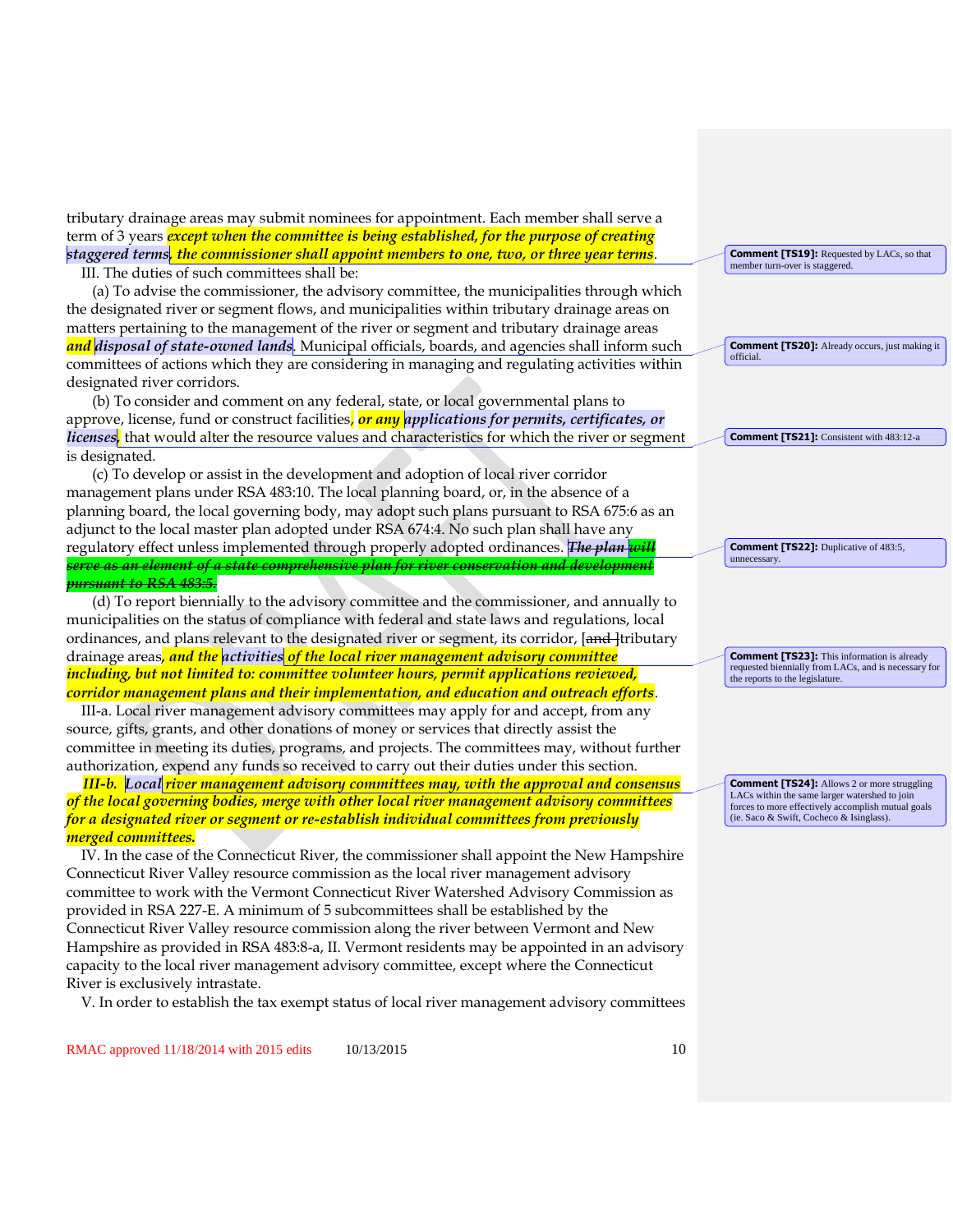established under this section, such advisory committees are deemed to be governmental instrumentalities having a distinct legal existence separate from the state and shall not be considered as departments of state government. The exercise by a local river management advisory committee of any authority granted by this section shall be deemed to be the performance of public and essential governmental functions not otherwise fulfilled by state government.

**Source.** 1990, 233:6. 1991, 338:9. 1992, 261:2. 1995, 219:2. 1997, 7:1; 267:3. 2007, 285:5. 2009, 201:9, eff. July 15, 2009.

## **Section 483:9**

 **483:9 Natural Rivers Protection. –** The following protection measures shall apply to a river or segment designated as a natural river:

 I. No dam or other structure or improvement that impedes or significantly alters the freeflowing condition or natural character of the river or segment shall be permitted, certified, constructed, or operated in such river or segment.

 II. No interbasin transfers of water from a designated natural river or segment shall be permitted.

 III. No channel alteration activities shall be permitted. The commissioner may approve channel alterations as follows:

 (a) Temporary channel alterations in conjunction with the repair or maintenance of a bridge, road, or riprap which is in place at the time a river or segment is designated; or

 (b) Permanent alterations in conjunction with the repair or maintenance of a bridge, road, or riprap which is in place at the time a river or segment is designated which have only de minimis impact to or restore the channel's geomorphic characteristics.

IV. A protected instream flow [level] shall be established by the commissioner for each designated natural river or segment and any upstream impoundment or diversion facility which may affect the free-flowing condition or natural character of the designated river or segment pursuant to RSA 483:9-c.

 V. Water quality shall be maintained at, or restored to the Class A level, or maintained at the Class B level. Each designated natural river or segment shall constitute an outstanding natural resource water pursuant to the standards adopted under RSA 485-A:8. The department shall review and consider adopted local river corridor management plans prior to issuing any permit under RSA 485-A:13 or RSA 485-A:17.

 VI. Any new solid waste storage or treatment facility, as defined in RSA 149-M:4, IX shall be set back a minimum of 250 feet from the normal high water mark of a designated natural river or segment and screened with a vegetative or other natural barrier to minimize visual impact, except:

 (a) New solid waste landfills shall not be permitted within the corridor of a designated natural river or segment, or less than 100 feet from the landward extent of the 500 year floodplain, whichever distance is greater, and shall be screened from the river with a vegetative or other natural barrier to minimize visual impact;

(b) Expansion of existing solid waste landfills shall not occur within the 500 year

**Comment [TS25]:** Recommended by Wayne Ives.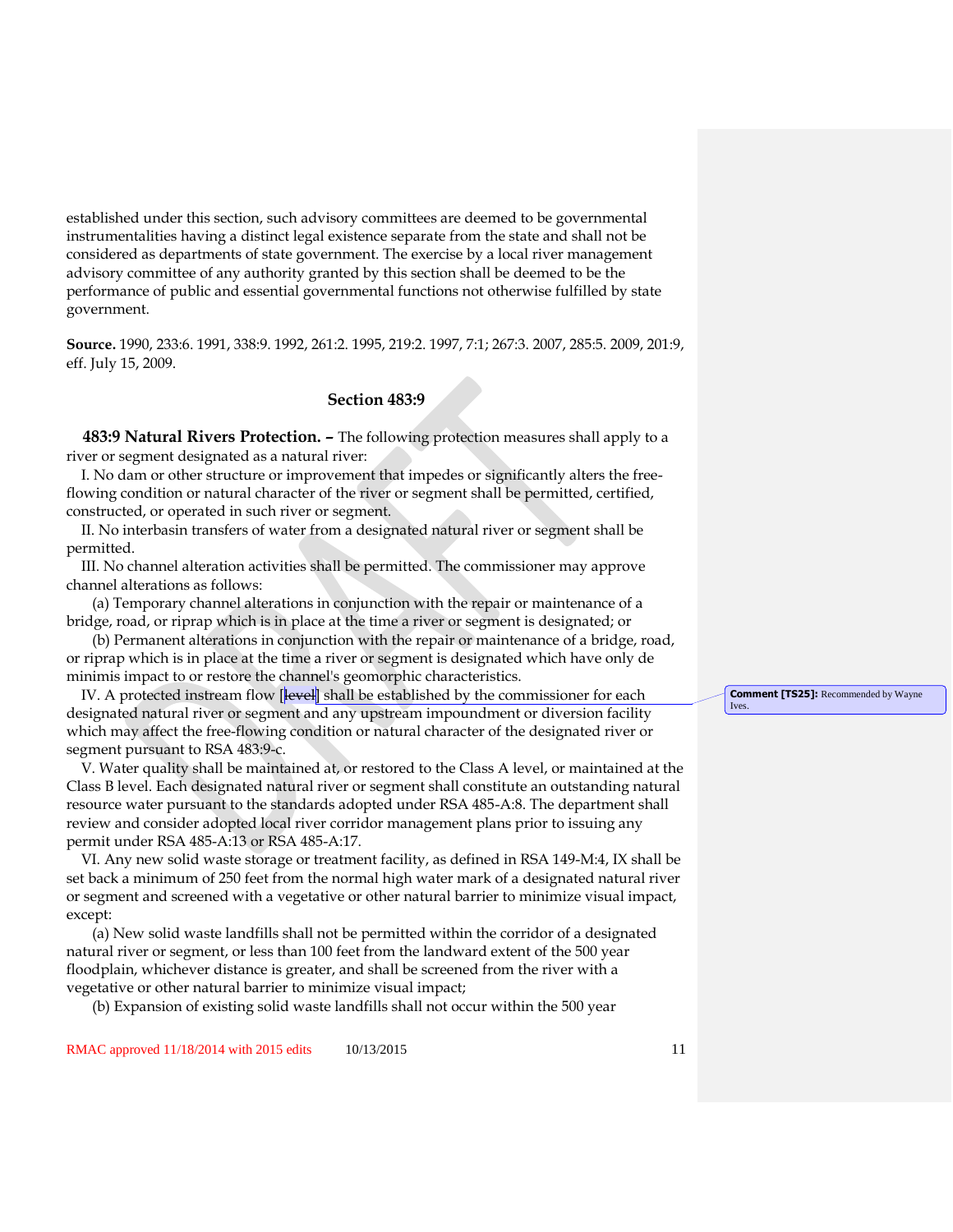floodplain of a designated natural river or segment and any expansion of such a landfill located within the corridor of a designated natural river or segment shall be set back a minimum of 100 feet from the landward extent of the 500 year floodplain and screened from the river with a vegetative or other natural barrier to minimize visual impact;

 (c) Any land application within the river corridor of septage, sludge, or solid waste, as defined in RSA 149-M:4, XXII, shall be set back a minimum of 250 feet from the normal high water mark and shall be immediately incorporated into the soil. The provisions of this subparagraph shall not apply to manure, lime, or wood ash when used for agricultural purposes *and that follow established state or federal Best Management Practices for the protection of water quality*.

 (d) An existing solid waste facility which is located within 250 feet of the normal high water mark of a designated natural river or segment may continue to operate under an existing permit provided it does not cause degradation to an area in excess of that area under permit at the time of designation; and

 (e) The department may permit a resource recovery operation at an existing landfill located within 250 feet of the normal high water mark of a designated natural river or segment.

 VII. No new hazardous waste facilities as defined in RSA 147-A:2 which store hazardous waste for more than 90 days, shall be permitted within the corridor of a designated natural river or segment.

 VIII. No motorized watercraft shall be permitted to operate on a designated natural river or segment, except for emergency purposes.

**Source.** 1989, 339:1. 1990, 233:10. 1991, 58:1; 338:2. 1996, 251:14, 15. 1998, 56:2. 2007, 308:1. 2009, 201:10. 2011, 32:3, eff. May 9, 2011.

## **Section 483:9-a**

 **483:9-a Rural River Protection. –** The following protection measures shall apply to a river or segment designated as a rural river:

 I. No new dams shall be permitted, certified, constructed, operated or maintained in such river or segment. The repair of a structural failure of a dam which is in place at the time a river or segment is designated shall not be considered to be a new dam if such dam is repaired or reconstructed at the same location and with the same impoundment level within 6 years of the date of failure.

 II. Notwithstanding paragraph I, the department may approve permits and certificates for the construction, operation, or maintenance of new hydroelectric power facilities at existing dams provided that:

 (a) The operational mode of any proposed facility shall be run-of-the-river, with project outflow equal to project inflow on an instantaneous basis and the project does not significantly alter the natural flow characteristics of the river; and

 (b) The proposed facility does not provide for diversion of the river above or below the existing dam for a significant distance; and

**Comment [TS26]:** Condition added by RMAC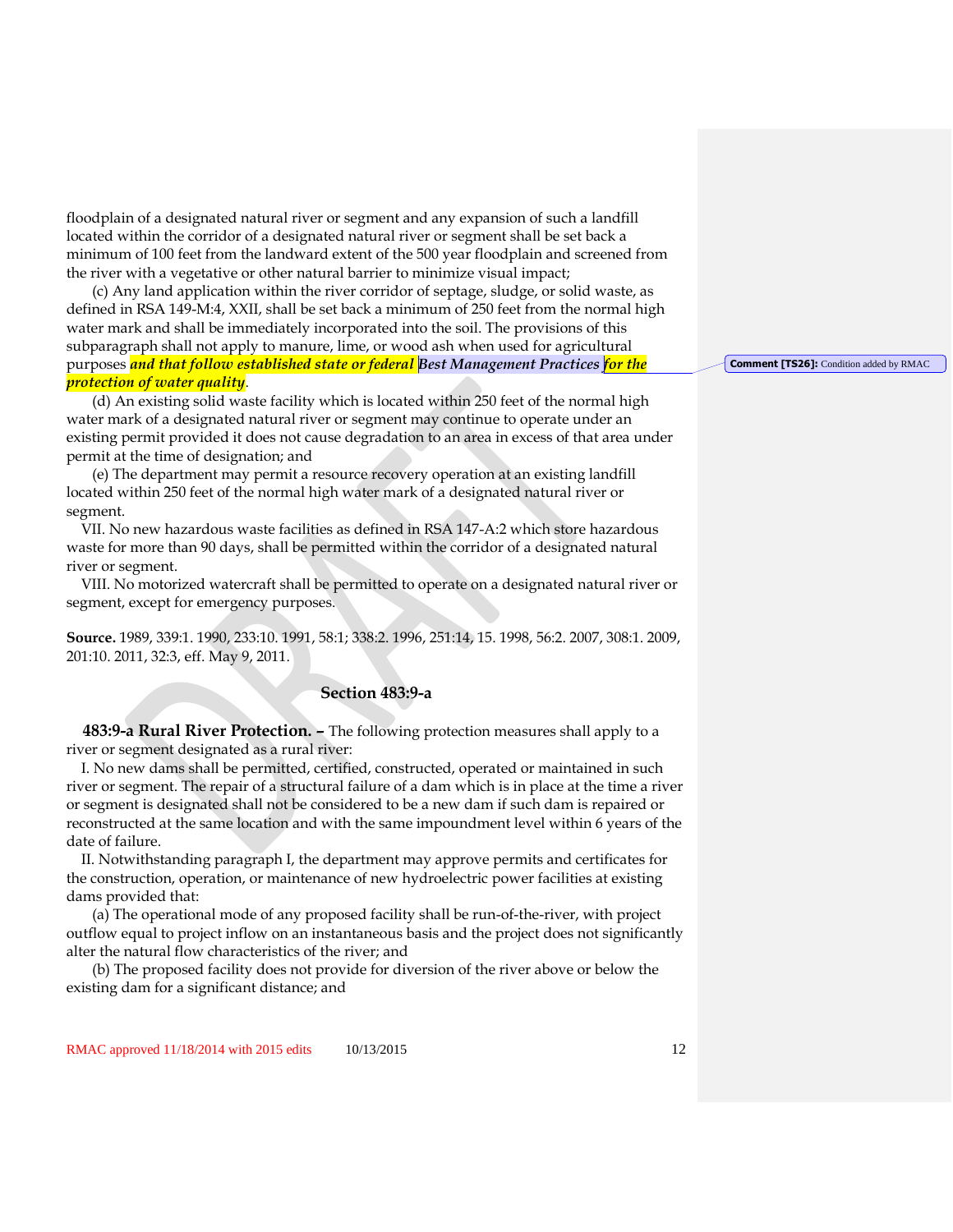(c) The height of the impoundment is constant and is not raised above the maximum historic level of impoundment at that site.

 *(d) The proposed facility provides adequate fish passage as determined by the fish and game department.*

 III. No interbasin transfers of water from a designated rural river or segment shall be permitted.

 IV. No new channel alteration activities shall be permitted which interfere with or alter the natural flow characteristics of the river or segment or which adversely affect the resources for which the river or segment is designated. However, the commissioner may approve such channel alterations as may be necessary for the construction, repair, or maintenance of a project, including public water supply intake facilities, in the river or river corridor. The department shall encourage the use of native vegetation to stabilize streambanks of designated rural rivers.

V. A protected instream flow [**level**] shall be established by the commissioner for each designated rural river or segment and any upstream impoundment or diversion facility which may affect the natural flow characteristics or natural character of the designated river or segment pursuant to RSA 483:9-c.

 VI. Water quality shall be restored to or maintained at least at the Class B level. Significant adverse impacts on water quality or other in-stream public uses shall not be permitted. The department shall review and consider adopted local river corridor management plans prior to issuing any permit under RSA 485-A:13, RSA 485-A:17, or RSA 482-A.

 VII. Any new solid waste storage or treatment facility, as defined in RSA 149-M:4, IX shall be set back a minimum of 250 feet from the normal high water mark of a designated rural river or segment and shall be screened with a vegetative or other natural barrier to minimize visual impact, except:

 (a) New solid waste landfills shall not be permitted within the corridor of a designated rural river or segment or less than 100 feet from the landward extent of the 500 year floodplain, whichever distance is greater, and shall be screened from the river with a vegetative or other natural barrier to minimize visual impact;

 (b) New solid waste landfills may be permitted within the city of Rochester within the corridor of the segment defined in RSA 483:15, XIV(c), and if located in the river corridor shall be set back a minimum of 100 feet from the landward extent of the 500 year floodplain and shall be screened from the river with a vegetative or other natural barrier to minimize visual impact;

 (c) Expansion of existing solid waste landfills shall not occur within the 500 year floodplain of a designated rural river or segment, and any expansion of such a landfill shall be set back a minimum of 100 feet from the landward extent of the 500 year floodplain and shall be screened from the river with a vegetative or other natural barrier to minimize visual impact;

 (d) Any land application within the river corridor of septage, sludge, or solid waste, as defined in RSA 149-M:4, XXII, shall be set back a minimum of 250 feet from the normal high water mark and shall be immediately incorporated into the soil. The provisions of this subparagraph shall not apply to manure, lime, or wood ash when used for agricultural purposes *and that follow established state or federal Best Management Practices for the protection of water quality*;

RMAC approved 11/18/2014 with 2015 edits 10/13/2015 13

**Comment [TS27]:** Addition reviewed by NH F&G Dept. and NH F&G Commission's RMAC representative. Alternative language proposed by Rep. Spang: *If fish passage is deemed necessary and appropriate by the fish and game department, the [fish and game] department shall determine the adequacy of the design and implementation.*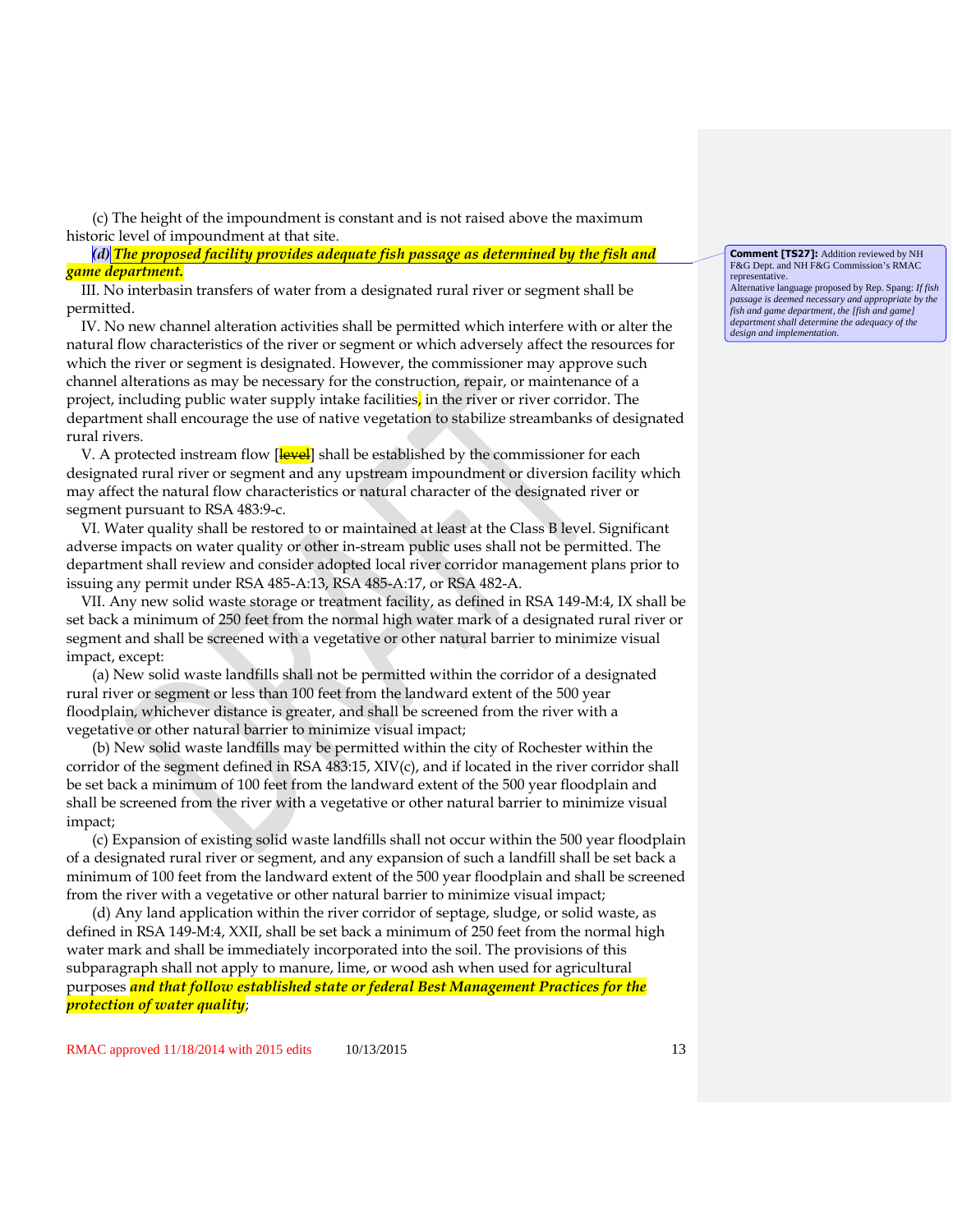(e) An existing solid waste facility which is located within 250 feet of the normal high water mark of a designated rural river or segment may continue to operate under an existing permit provided it does not cause degradation to an area in excess of that area under permit at the time of designation; and

 (f) The department may permit a resource recovery operation at an existing landfill located within 250 feet of the normal high water mark of a designated rural river or segment.

 VIII. Any motorized watercraft operating within 150 feet of the shoreline of a designated rural river or segment shall travel at the slowest possible speed necessary to maintain steerage way, but at no time shall exceed 6 miles per hour.

**Source.** 1990, 233:11. 1991, 58:2; 338:3. 1996, 251:16, 17. 1998, 56:3. 2007, 308:2, eff. Sept. 11, 2007.

## **Section 483:9-aa**

 **483:9-aa Rural-Community Rivers Protection. –** The following protection measures shall apply to rivers or segments designated as a rural-community river:

 I. No new dams shall be permitted, certified, constructed, operated or maintained in such river or segment. The repair of a structural failure of a dam which is in place at the time a river or segment is designated shall not be considered to be a new dam if repaired or reconstructed at the same location and with the same impoundment level within 6 years of the date of failure.

 II. Notwithstanding paragraph I, the department may approve permits and certificates for the construction, operation, or maintenance of new hydroelectric power facilities at existing dams provided that:

 (a) The operational mode of any proposed facility shall be run-of-the-river, with project outflow equal to project inflow on an instantaneous basis and the project does not significantly alter the natural flow characteristics of the river; and

 (b) The proposed facility does not provide for diversion of the river or segment above or below the existing dam for a significant distance; and

 (c) The height of the impoundment is constant and is not raised above the maximum historic level of impoundment at that site.

## *(d) The proposed facility provides adequate fish passage as determined by the fish and game department.*

 III. No interbasin transfers of water from a designated rural-community river or segment shall be permitted.

 IV. No new channel alteration activities shall be permitted which interfere with or alter the natural flow characteristics of the river or segment or which adversely affect the resources for which the river or segment is designated. However, the commissioner may approve such channel alterations as may be necessary for the construction, repair, or maintenance of a project, including public water supply intake facilities, in the river or river corridor. The department shall encourage the use of native vegetation to stabilize streambanks of designated rural-community rivers.

V. A protected instream flow [level] shall be established by the commissioner for each designated rural-community river or segment and any upstream impoundment or diversion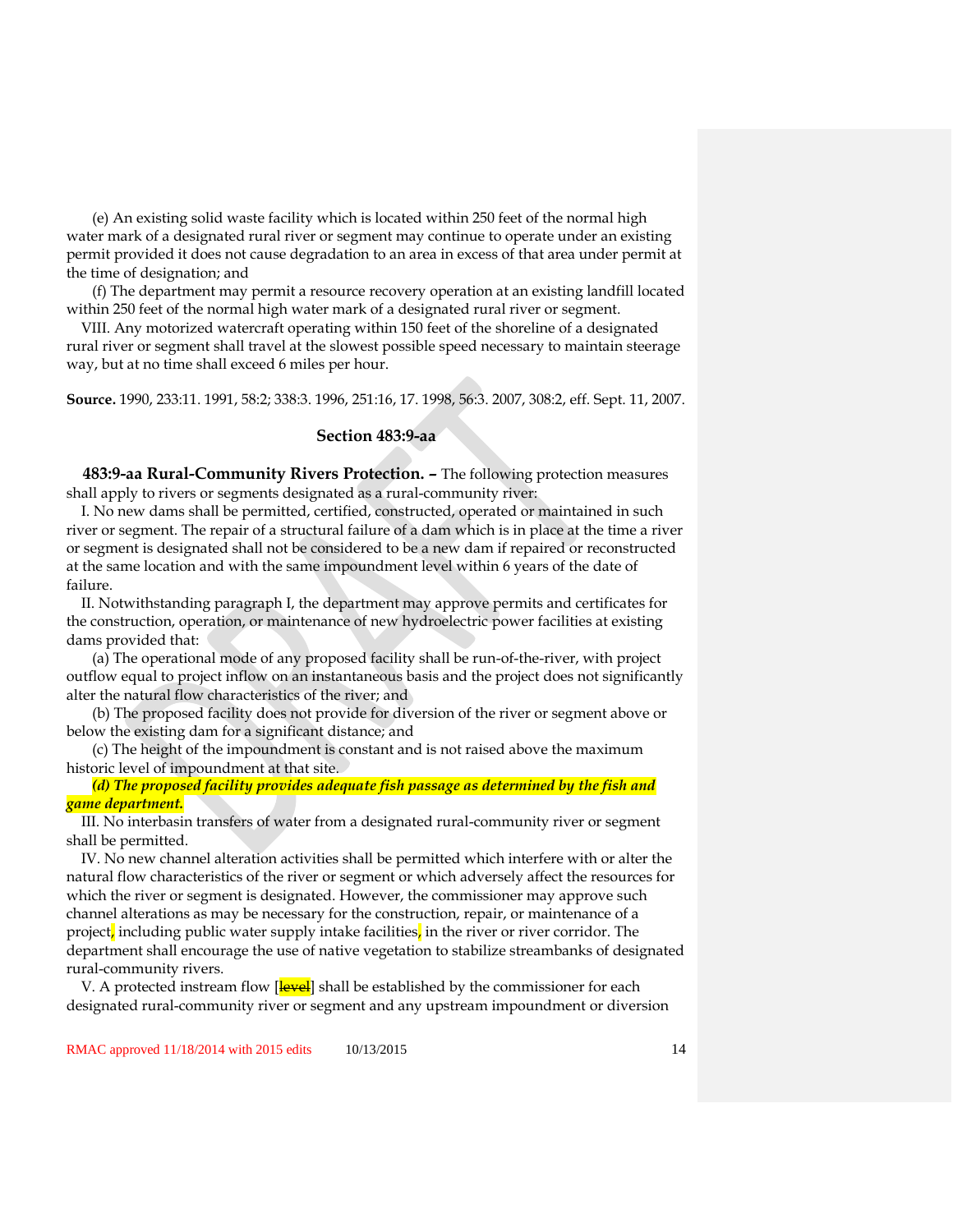facility which may affect the natural flow characteristics of such river or segment pursuant to RSA 483:9-c.

 VI. Water quality shall be restored or maintained at least at the Class B level. Significant adverse impacts on water quality or other instream public uses shall not be permitted. The department shall review and consider adopted local river corridor management plans prior to issuing any permit under RSA 485-A:13, RSA 485-A:17 or RSA 482-A.

 VII. Any new solid waste storage or treatment facility, as defined in RSA 149-M:4, IX shall be set back a minimum of 250 feet from the normal high water mark of a designated ruralcommunity river or segment and screened with a vegetative or other natural barrier to minimize visual impact, except:

 (a) New solid waste landfills shall not be permitted within the 500 year floodplain of a designated rural-community river or segment and any new solid waste landfill located within the corridor of a designated rural-community river or segment shall be set back a minimum of 100 feet from the landward extent of the 500 year floodplain and screened from the river with a vegetative or other natural barrier to minimize visual impact;

 (b) Any land application within the river corridor of septage, sludge, or solid waste, as defined in RSA 149-M:4, XXII, shall be set back a minimum of 250 feet from the normal high water mark and shall be immediately incorporated into the soil. The provisions of this subparagraph shall not apply to manure, lime, or wood ash when used for agricultural purposes *and that follow established state or federal Best Management Practices for the protection of water quality*;

 (c) An existing solid waste facility which is located within 250 feet of the normal high water mark of a designated rural-community river or segment may continue to operate under an existing permit provided it does not cause degradation to an area in excess of that area under permit at the time of designation; and

 (d) The department may permit a resource recovery operation at an existing landfill located within 250 feet of the normal high water mark of a designated rural-community river or segment.

 VIII. Any motorized watercraft operating within 150 feet of the shoreline of a designated rural-community river or segment shall travel at the slowest possible speed necessary to maintain steerage way, but at no time shall exceed 6 miles per hour.

**Source.** 1991, 338:12. 1996, 251:18, 19. 1998, 56:4, eff. May 7, 1998.

#### **Section 483:9-b**

 **483:9-b Community Rivers Protection. –** The following protection measures shall apply to rivers or segments designated as a community river:

 I. The department may approve permits for the construction of new dams for public water supply, flood control or hydroelectric energy production purposes if such construction is consistent with management and protection of the resources for which the river or segment is designated.

 II. The department may approve permits and certificates for the construction, operation, or maintenance of new hydroelectric power facilities at existing or breached dams provided that: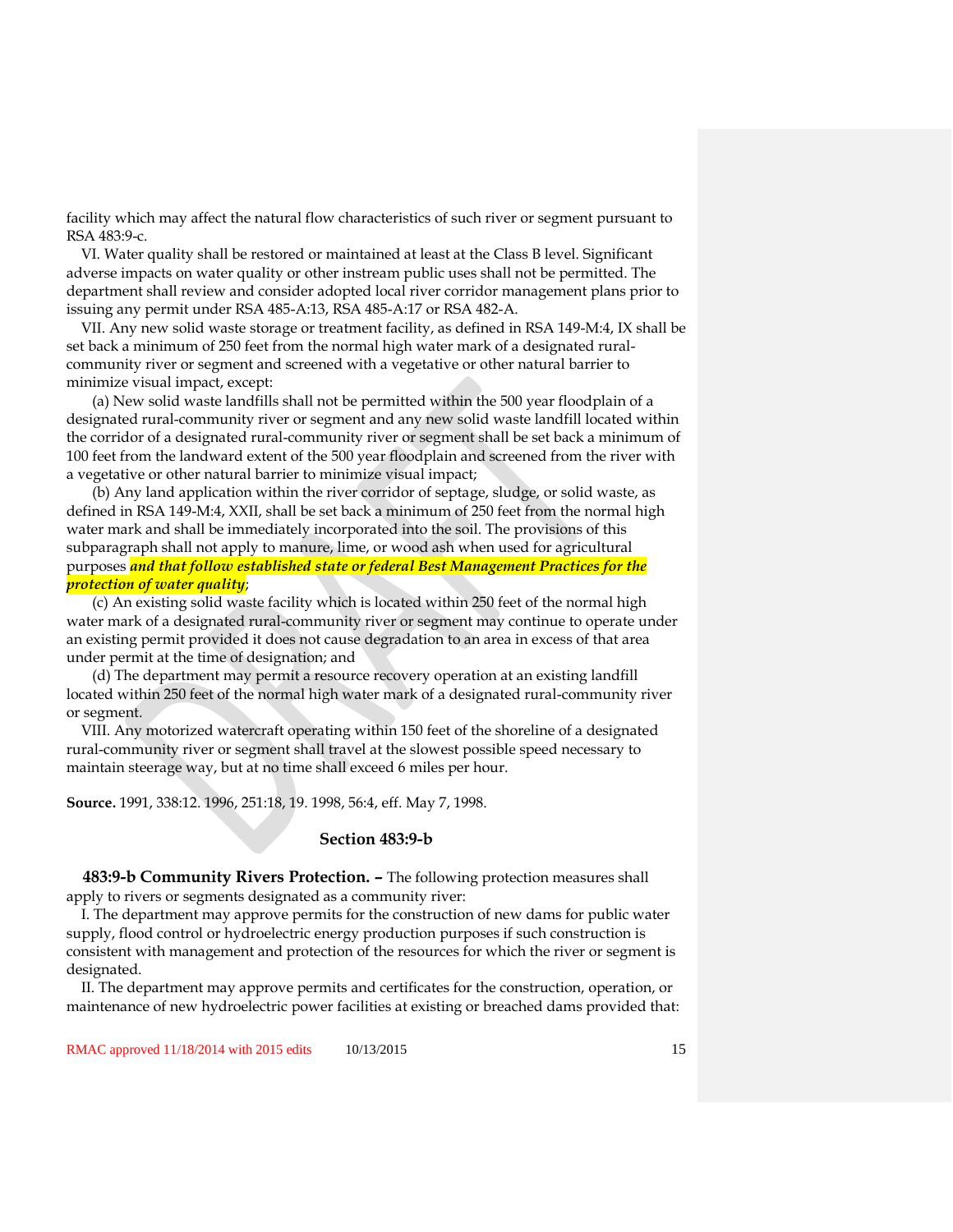(a) The operational mode of any proposed facility shall be run-of-the-river, with project outflow equal to project inflow on an instantaneous basis and the project does not significantly alter the natural flow characteristics of the river; and

 (b) The proposed facility does not provide for diversion of the river or segment above or below the existing dam for a significant distance; and

 (c) The height of the impoundment is constant and, for existing or breached dams, is not raised above the maximum historic level of impoundment at that site.

 *(d) The proposed facility provides adequate fish passage as determined by the fish and game department.*

 III. No interbasin transfers of water from a designated community river or segment shall be permitted.

 IV. No new channel alteration activities shall be permitted which interfere with or alter the natural flow characteristics of the river or segment or which adversely affect the resources for which the river or segment is designated. However, the commissioner may approve such channel alterations as may be necessary for the construction, repair, or maintenance of a project, including public water supply intake facilities, in the river or river corridor. The department shall encourage the use of native vegetation to stabilize streambanks of designated community rivers.

V. A protected instream flow [level] shall be established by the commissioner for each designated community river or segment and any upstream impoundment or diversion facility which may affect the natural flow characteristics of such river or segment pursuant to RSA 483-A:9-c.

 VI. Water quality shall be restored or maintained at least at the Class B level. Significant adverse impacts on water quality or other instream public uses shall not be permitted. The department shall review and consider adopted local river corridor management plans prior to issuing any permit under RSA 485-A:13, RSA 485-A:17 or RSA 482-A.

 VII. Any new solid waste storage or treatment facility, as defined in RSA 149-M:4, IX shall be set back a minimum of 250 feet from the normal high water mark of a designated community river or segment and screened with a vegetative or other natural barrier to minimize visual impact, except:

 (a) New solid waste landfills shall not be permitted within the 500 year floodplain of a designated community river or segment and any new solid waste landfill located within the corridor of a designated community river or segment shall be set back a minimum of 100 feet from the landward extent of the 500 year floodplain and screened from the river with a vegetative or other natural barrier to minimize visual impact;

 (b) Any land application within the river corridor of septage, sludge, or solid waste, as defined in RSA 149-M:4, XXII, shall be set back a minimum of 250 feet from the normal high water mark and shall be immediately incorporated into the soil. The provisions of this subparagraph shall not apply to manure, lime, or wood ash when used for agricultural purposes *and that follow established state or federal Best Management Practices for the protection of water quality*;

 (c) An existing solid waste facility which is located within 250 feet of the normal high water mark of a designated community river or segment may continue to operate under an existing permit provided it does not cause degradation to an area in excess of that area under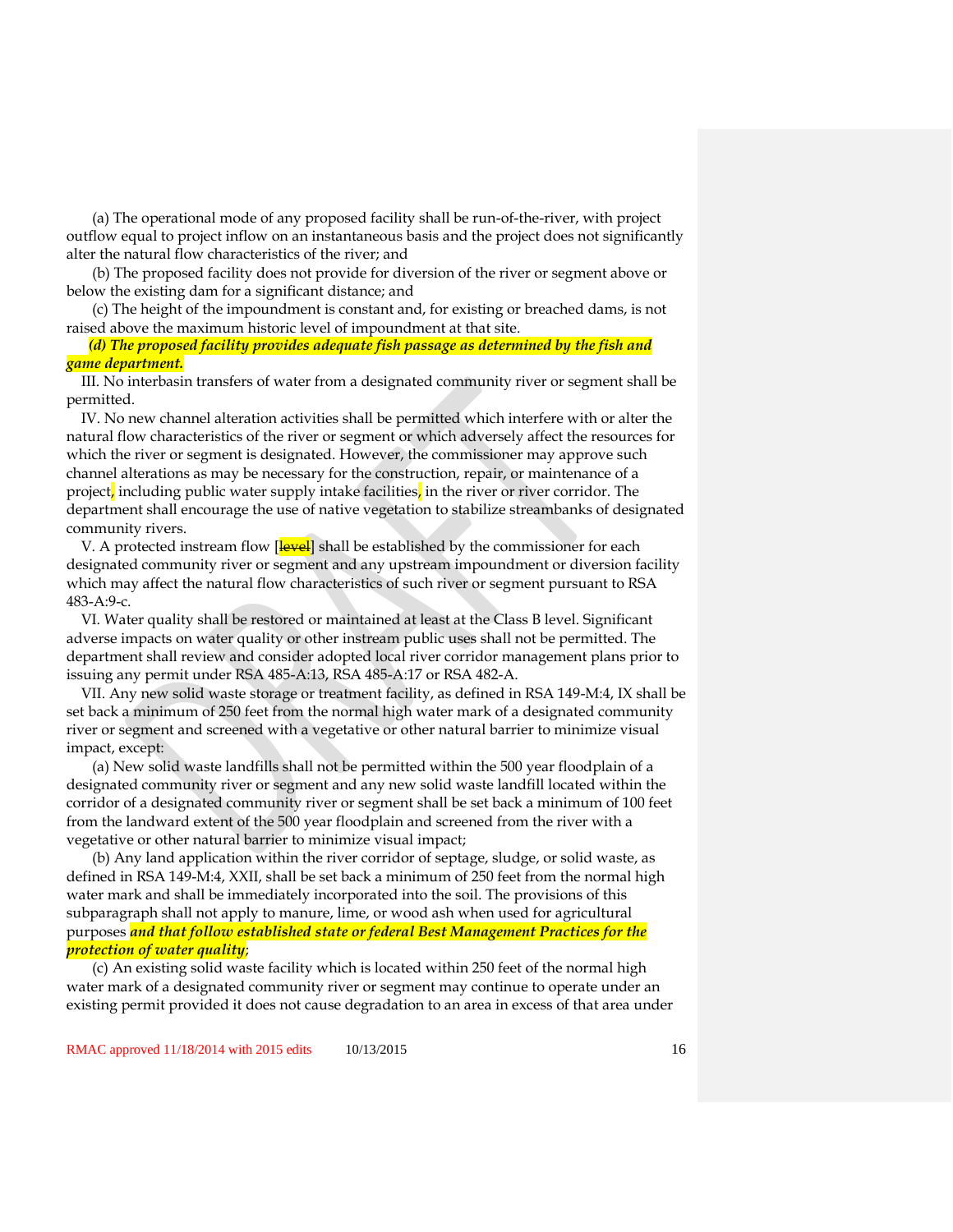permit at the time of designation; and

 (d) The department may permit a resource recovery operation at an existing landfill located within 250 feet of the normal high water mark of a designated community river or segment.

 VIII. Any motorized watercraft operating within 150 feet of the shoreline of a designated community river or segment shall travel at the slowest possible speed necessary to maintain steerage way, but at no time shall exceed 6 miles per hour.

**Source.** 1990, 233:11. 1991, 58:3; 338:4, 13, 14. 1996, 251:20, 21. 1998, 56:5, eff. May 7, 1998.

#### **Section 483:9-c**

#### **483:9-c Establishment of Protected Instream Flows. –**

 I. The commissioner, in consultation with the advisory committee, shall adopt rules under RSA 541-A specifying the standards, criteria, and procedures by which a protected instream flow shall be established and enforced for each designated river or segment. Each protected instream flow shall be established and enforced to maintain water for instream public uses and to protect outstanding characteristics, including recreational, fisheries, wildlife, environmental, hydropower, cultural, historical, archaeological, scientific, ecological, aesthetic, community significance, agricultural, public water supply, and the resources for which the river or segment is designated, and shall respect riparian interests on each designated river or segment consistent with the purposes of this chapter. Instream public uses shall include the state's interests in surface waters, including, but not limited to, navigation; recreation; fishing; storage; conservation; maintenance and enhancement of aquatic and fish life; fish and wildlife habitat; wildlife; the protection of water quality and public health; pollution abatement; aesthetic beauty; and hydroelectric energy production.

 II. One public hearing shall be held in at least one municipality along the designated river or segment to receive public comment on the establishment of a proposed protected instream flow.

 III. The procedure adopted under this section shall include an assessment of the effect of a protected instream flow upon existing hydroelectric power generation, water supply, flood control, and other riparian users. **[For any portion of a designated river or segment where a** protected instream flow would affect the operation of an existing hydroelectric power facility within or upstream from the designated river or segment, the commissioner shall request the assistance of the public utilities commission <mark>in order to assess the effect of a protected instream</mark> flow upon such facility.]

IV. The protected instream flows **[levels]** established under this section shall be maintained at all times, except when inflow is less than the protected instream flow level as a result of natural causes or when the commissioner determines that a public water supply emergency exists which affects public health and safety.

 V. The maintenance of protected instream flows shall constitute a condition of any permit issued by the department for any project or activity within a designated river or segment and corridor.

VI. Any party who is aggrieved by a determination establishing such protected instream

**Comment [TS28]:** PUC is no longer responsible for this.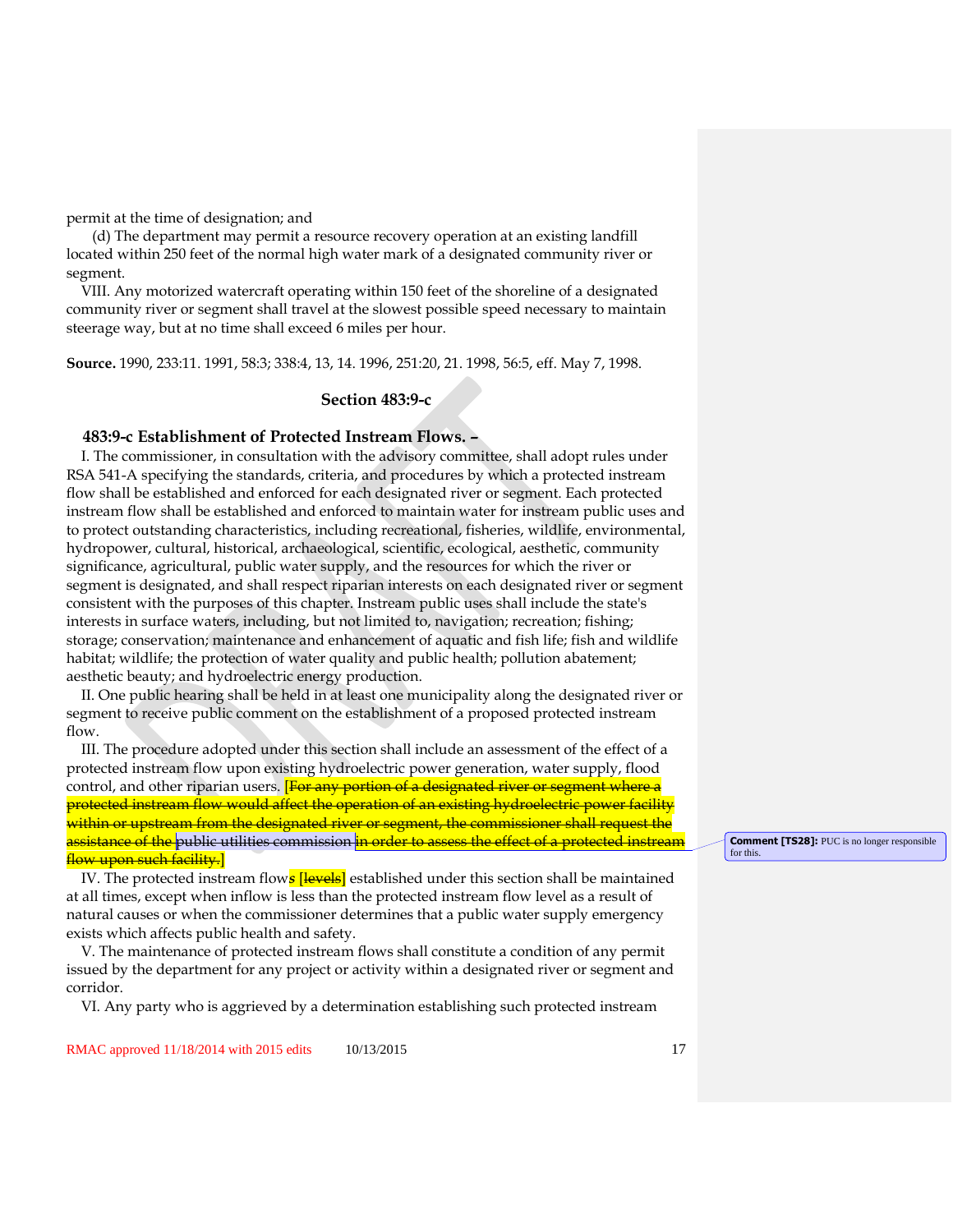flows may petition the commissioner for a hearing to review such determination within 30 days of the date the determination is issued. The filing of such petition shall stay the implementation of the determination until a final decision has been rendered on the petition or an appeal taken pursuant to RSA 541.

**Source.** 1990, 233:11. 2009, 208:2. 2011, 32:4, eff. May 9, 2011.

#### **Section 483:10**

#### **483:10 River[s] Corridor Management Plans. –**

I. [The rivers coordinator, with the cooperation and assistance of the office of energy and planning, shall develop detailed guidelines for river corridor management plans.] The rivers coordinator shall provide technical assistance to *local river management advisory committees,* regional planning commissions, and municipalities, **[and local river management advisory** committees] and shall encourage the development and implementation of *local* river corridor management plans *pursuant to RSA 483:8-a III (c). In developing these plans, the department shall [cooperate]coordinate with the department of resources and economic development, the department of fish and game, the office of energy and planning, the department of agriculture, markets, and food, the department of transportation, the department of safety and the division of historical resources*.

 II. River corridor management plans developed pursuant to paragraph I shall include, but not be limited to, the following:

- (a) Permitted recreational uses and activities.
- (b) Permitted non-recreational uses and activities.
- (c) Existing land uses.
- *(cc) Aquatic connectivity.*

 (d) Protection of flood plains, *meander belts,* wetlands, wildlife and fish habitat, and other significant open space and natural areas.

(e) Dams, bridges, and other water structures.

- (f) Access by foot and vehicles.
- (g) Setbacks and other location requirements.
- (h) Dredging, filling, mining, and earth moving.

(i) Prohibited uses.

*(j) State-owned lands within the corridor and tributary drainage areas thereof. The department shall provide information and technical assistance to the local rivers management advisory committees regarding the state-owned lands. The plan shall include recommendations on the administration and management of state-owned lands within the corridor.*

*(k) Fluvial geomorphology assessments and risk reduction hazard mitigation. The department shall provide information and technical assistance to the local rivers management advisory committees regarding fluvial geomorphology assessments.*

 III. River corridor management plans developed according to this section may include tributary drainage areas as determined by the local river management advisory committee**.**

IV. State agencies shall collaborate with and assist the rivers coordinator and the local river

RMAC approved  $11/18/2014$  with 2015 edits 10/13/2015 18

**Comment [TS29]:** Already done. **Comment [TS30]:** Rep. Spang had additional comments for this section.

**Comment [TS31]:** Specifying resources required to complete the corridor plans.

**Comment [TS32]:** Added as important features to consider.

**Comment [TS33]:** Added to corridor plans with removal of long-range plans below.

**Comment [TS34]:** DES Senior Leadership uncomfortable with "department shall" statements. Add recommendations for data sources to complete this section to guidance document.

**Comment [TS35]:** Added as important features to manage for, but hazard mitigation is the name of a state program. Move resources required to complete this section, incl. DES data, to guidance document rather than statute.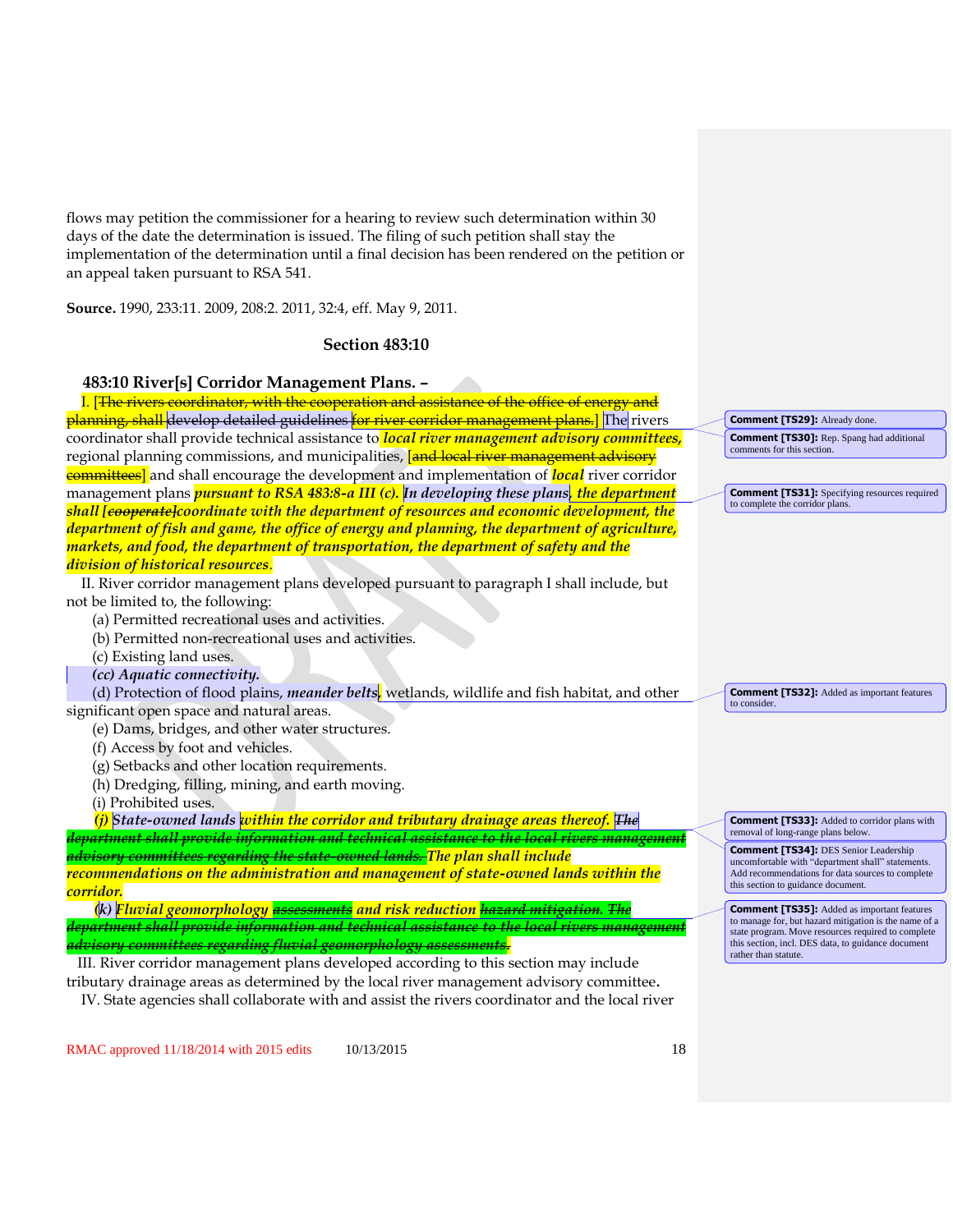management advisory committee  $\frac{1}{n}$  *with* the [development and] implementation of river corridor management plans.

**Source.** 1989, 339:1. 2003, 319:9. 2004, 257:44. 2007, 285:6. 2009, 201:11, 12, eff. July 15, 2009.

## **Section 483:10-a**

 [**483:10-a Long-Range River Management Plans. –** The department shall prepare and adopt a long-range comprehensive plan for each designated river or segment which shall address the management and protection of instream values and the management of stateowned lands within the corridor and tributary drainage areas thereof. Such state-owned land within the designated river corridor and tributary drainage areas shall be administered and managed in accordance with the plan, and state management of fisheries, streams, waters, wildlife, and boating shall be consistent with the plan. In developing this plan, the department shall cooperate with the department of resources and economic development, the department of fish and game, the office of energy and planning, the department of agriculture, markets, and food, the department of transportation, and the local rivers management advisory committee.]

**Source.** 1990, 233:12. 1995, 130:4. 2003, 319:9. 2004, 257:44. 2007, 285:7, eff. Sept. 1, 2007.

## **Section 483:10-b**

 **483:10-b Withholding of Section 401 Certification. –** The general court finds that the development of any dam or channel alteration activities within a natural river or segment or the development of any new dam within a rural*, rural-community,* or community river or segment, except as provided in RSA 483:9-a, II<mark>, RSA 483:9-aa, II,</mark> and RSA 483:9-b, II, will alter the physical and chemical characteristics of that river and will constitute violation of the water quality standards established under RSA 485-A:8. The commissioner shall deny certification of any federally licensed or permitted activity on such designated rivers or segments under section 401 of the Federal Water Pollution Control Act, P.L. 92-500, as amended.

**Source.** 1990, 233:12, eff. June 26, 1990.

## **Section 483:11**

 **483:11 Rulemaking. –** The commissioner, with the advice of the advisory committee, shall adopt rules, pursuant to RSA 541-A, relative to the following *but not limited to*:

 I. Content and submission of nominations, including requirements and criteria for river segments whose salinity, flow, or level is influenced by tides at its tidal mouth, under RSA 483:6, I.

 I-a. Determination of the downstream extent for river segments whose salinity, flow, or level is influenced by tides at their tidal mouths.

II. Criteria for acceptance of nominations by the commissioner, including criteria listed in

**Comment [TS36]:** No long-range plans have ever been completed. Elements of these plans have been re-located, with LAC concurrence, to the corridor mgmt. plans above.

**Comment [TS37]:** Accidentally left out previously.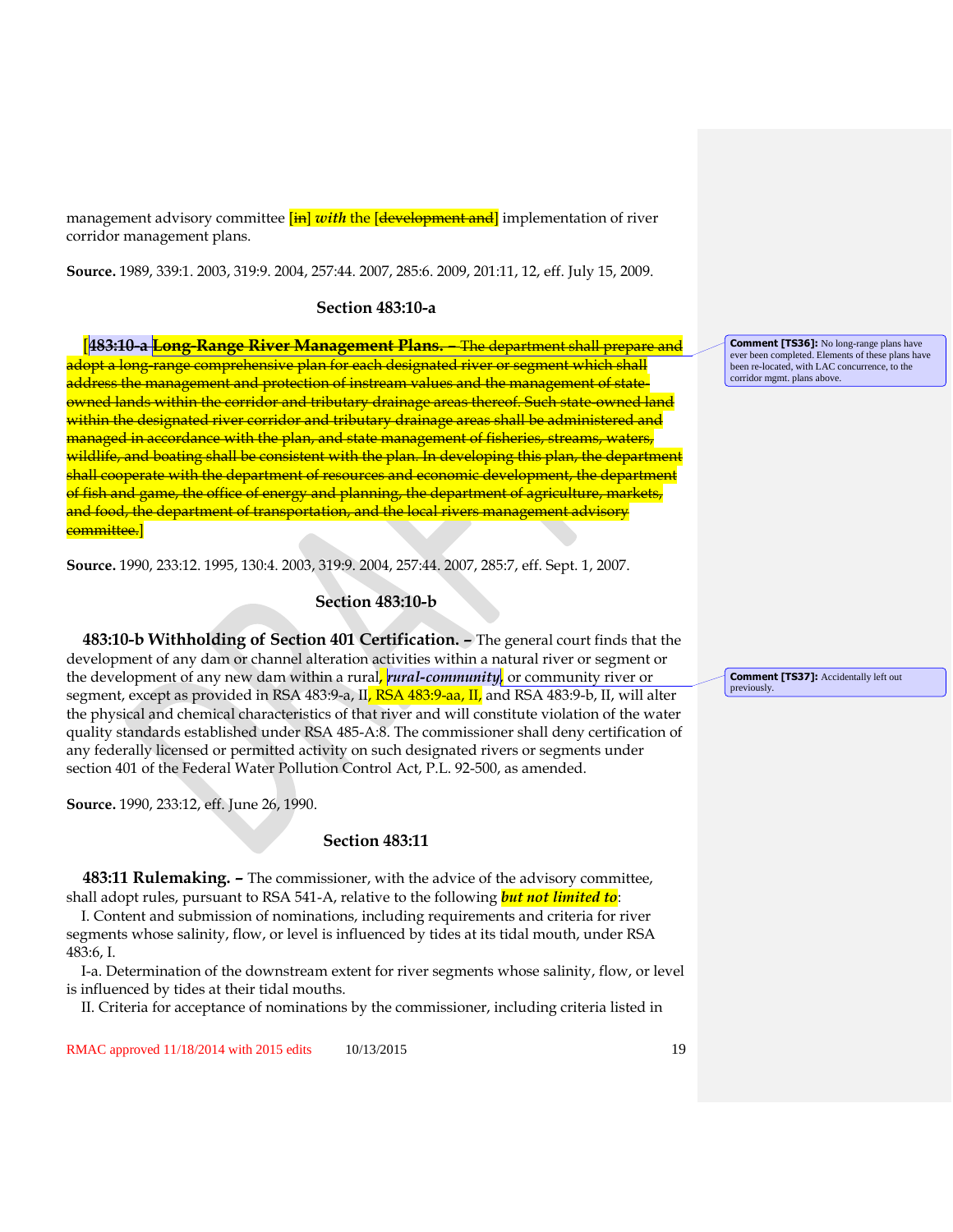RSA 483:6, IV(a).

 III. Preparation for legislative designation of nominated rivers or segments of such rivers under RSA 483:7.

 IV. Development of standards, criteria, and procedures for establishment and enforcement of protected instream flow levels for designated rivers and segments under RSA 483:9-c.

**Source.** 1989, 339:1. 1990, 233:13. 1991, 338:15. 2009, 201:17, eff. July 15, 2009.

### **Section 483:12**

**483:12 Consistency of State Action. –** Upon enactment of this chapter, all state agency actions affecting rivers or segments of such rivers which may be designated for protection under this chapter shall conform to the provisions of this chapter.

**Source.** 1989, 339:1, eff. Jan. 1, 1990.

## **Section 483:12-a**

#### **483:12-a State Action; Notification of Rivers Coordinator; Petition for Review. –**

 I. Any state agency considering any action affecting any river or segment designated under this chapter shall notify the rivers coordinator *and the local river management advisory committee* prior to taking any such action. Such agency shall forward to the rivers coordinator *and the local river management advisory committee* for review and comment copies of all notices of public hearings, or, where a public hearing is not required, a copy of the application for issuance of a permit, certificate, or license within the designated river or corridor*, including, but not limited to* [under] RSA 485-C *Groundwater Protection Act*; RSA 485-A *Water Pollution and Waste Disposal Act*; RSA 483-B *Shoreland Water Quality Protection Act*; RSA 12-E *Mining and Reclamation Act*; RSA 270:12 *Operating Restrictions for Watercraft*; RSA 482 *Dams, Mills and Flowage Act*; RSA 482-A *Fill and Dredge in Wetlands Act*; RSA 149-M *Solid Waste Management Act*; RSA 430 *Insects Pests and Plant Diseases Act*; or RSA 147-A *Hazardous Waste Management Act*. If an agency is notified by the rivers coordinator that a proposed activity would violate a protection measure under RSA 483:9, 483:9-a, 483:9-aa, or 483:9-b, such agency shall deny the application.

I-a. *State agencies shall develop, in conjunction with the* [The] rivers coordinator [shall] develop, in conjunction with affected state agencies] and *the* local river management advisory committees, the procedure by which the state shall notify the appropriate local river management advisory committee when state action is being considered which affects a designated river.

 II. If an application is denied solely because the proposed activity would violate a protection measure under RSA 483:9, 483:9-a, 483:9-aa, or 483:9-b, the applicant may petition the commissioner for a review. Within 30 days of receiving such a petition, the commissioner, in consultation with the advisory committee and the appropriate local rivers management advisory committee, shall review the application. If the commissioner determines that the proposed activity is consistent with the character of the designated river or segment or that the

RMAC approved 11/18/2014 with 2015 edits 10/13/2015 20

**Comment [TS38]:** Reduced program staff and tight permitting deadlines require direct communication with LACs.

**Comment [TS39]:** Adding names of RSAs for easier reference

**Comment [TS40]:** Rep. Spang recommends keeping the original language, as the river coordinator will need to take the lead on the task.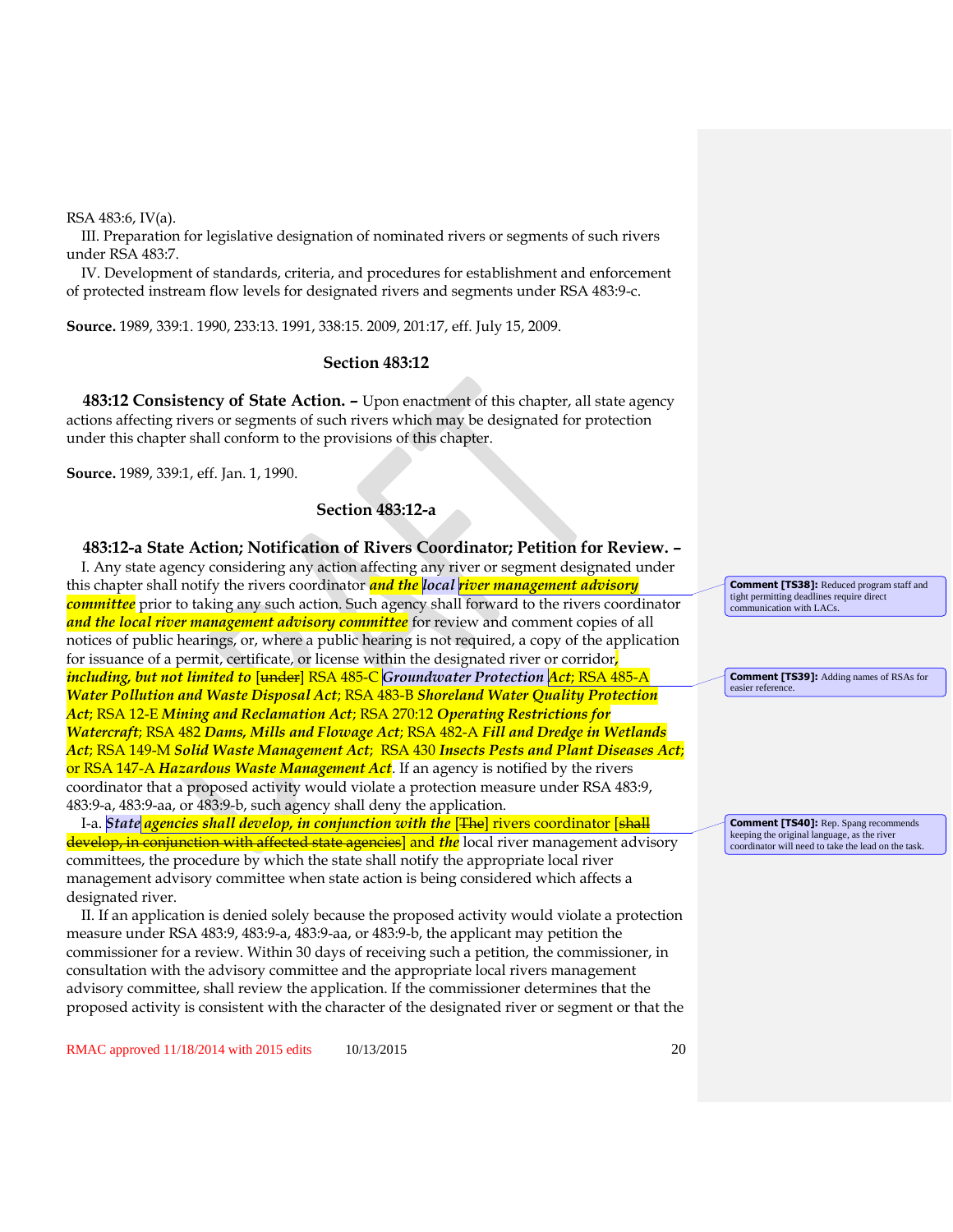proposed activity would provide a public benefit sufficient to outweigh the public benefit of a protection measure under this chapter, the commissioner shall submit to the speaker of the house and the president of the senate a recommendation that the proposed activity be allowed to proceed. Such recommendation shall require review and approval by the general court and shall be filed as a bill in the next legislative session following the petition.

**Source.** 1990, 233:14. 1995, 219:3. 2007, 285:8. 2009, 201:13, eff. July 15, 2009.

### **Section 483:12-b**

#### **483:12-b Subject to Other Laws; Existing Hydroelectric Facilities. –**

 I. Any activities permitted under this chapter shall be subject to all applicable state and federal laws and regulations.

 II. Nothing in this chapter shall prohibit the continued operation, repair and maintenance of hydroelectric storage and generation facilities existing on the effective date of this paragraph.

**Source.** 1990, 233:24. 1992, 261:3, eff. July 14, 1992.

## **Section 483:13**

#### **483:13 Acceptance and Expenditure of Funds. –**

 I. The commissioner may apply for and accept, from any source, gifts; donations of money; grants; federal, local, private, and other matching funds and incentives; and interests in land for the purposes of this chapter. The moneys collected under this paragraph shall be deposited in the fund established under paragraph II.

 II. There is hereby established in the office of the state treasurer a fund to be known as the rivers management and protection fund. The fund shall be nonlapsing and continually appropriated to the commissioner for the purposes of this chapter, RSA 487:38 through RSA 487:42, and RSA 483-A.

 III. The commissioner may expend any funds deposited in the rivers management and protection fund for the purposes of this chapter, RSA 487:38 through RSA 487:42, and RSA 483-A, and such funds are hereby continually appropriated.

 IV. The commissioner shall submit a biennial report by October 1 to the speaker of the house of representatives, the senate president, the chairperson of the house resources, recreation and development committee, the chairperson of the senate energy, environment, and economic development committee, and the state library summarizing all receipts and disbursements of the rivers management and protection fund, including a description of all projects or activities undertaken. Each report shall be in such detail with sufficient information to be fully understood by the general court and the public. After submission to the general court, the report shall be available to the public.

**Source.** 1989, 339:1. 1995, 219:4. 2009, 201:14. 2010, 269:1, eff. July 6, 2010.

#### **Section 483:14**

RMAC approved 11/18/2014 with 2015 edits 10/13/2015 21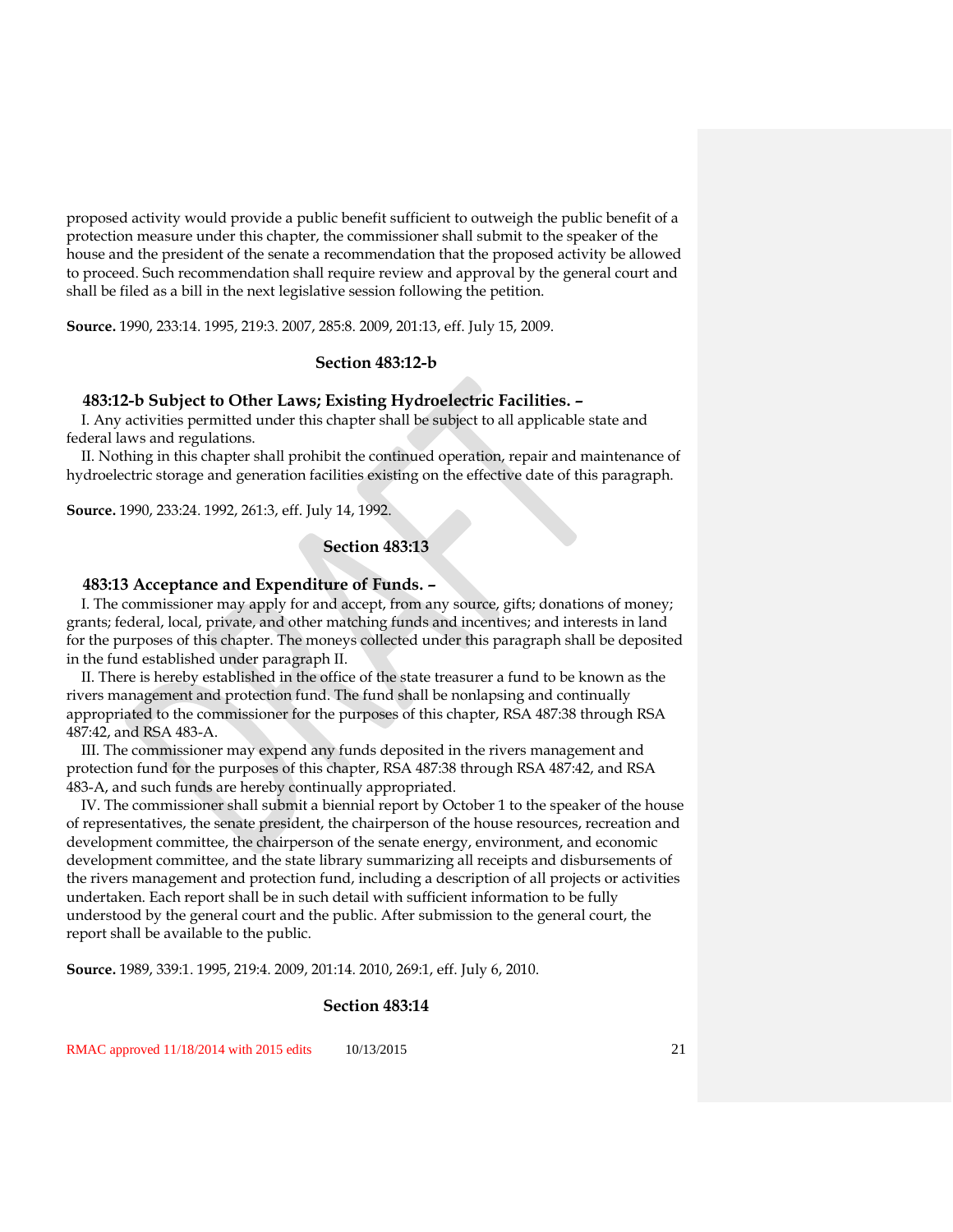#### **483:14 Disposition of State Property. –**

 I. No state-owned property adjacent to or providing access to a river shall be disposed of by the state except upon the review and recommendation of the advisory committee.

 [II. No state-owned property included in a long-range river management plan shall be disposed of by the state except upon the review and recommendation of the advisory committee.]

**Source.** 1990, 118:4. 2009, 201:15, eff. July 15, 2009.

## **Section 483:15**

 **483:15 Rivers Designated for Protection. –** The following rivers and river segments are designated as protected:

 I. Lamprey River and [its] *the* watershed tributaries [including:] North Branch, Pawtuckaway, North, Little, and Pi*s*cassic Rivers.

(a)(1) Lamprey River:

 (A) As a rural river from immediately downstream of Meadow Lake Dam in Northwood to the confluence with the North Branch River in Raymond.

 (B) As a rural-community river from the confluence with the North Branch River in Raymond to 0.9 miles downstream of the Langford Road crossing in Raymond.

 (C) As a community river from 0.9 miles downstream of the Langford Road crossing in Raymond to 0.3 miles downstream of the Epping Street crossing in Raymond.

 (D) As a rural-community river from 0.3 miles downstream of the Epping Street crossing in Raymond to the confluence with the Pawtuckaway River in Epping.

 (E) As a community river from the confluence with the Pawtuckaway River in Epping to the downstream side of the New Hampshire Route 125 bridge in Epping.

 (F) As a rural river from the downstream side of the New Hampshire Route 125 bridge in Epping to the Epping-Lee town line.

 (G) As a rural river from the Epping-Lee town line to the Durham-Newmarket town line. Notwithstanding any other provisions of this chapter, the department of environmental services shall not approve the use of flashboards under RSA 482:29 to increase the height of any existing dam within this segment of the Lamprey River.

 (H) As a community river from the Durham-Newmarket town line to 1.8 miles downstream of the MacCallen Dam in Newmarket.

 (2) North Branch River--as a natural river from immediately downstream of the Beaver Pond Dam in Deerfield to the confluence with the Lamprey River in Raymond.

 (3) Pawtuckaway River--as a rural river from immediately downstream of the Pawtuckaway Lake Dam in Nottingham to the confluence with the Lamprey River in Epping.

 (4) North River--as a rural river from immediately downstream of the North River Pond Dam in Nottingham to the confluence with the Lamprey River in Epping.

 (5) Little River--as a rural river from immediately downstream of the Mendum's Pond Dam in Nottingham to the confluence with the Lamprey River in Lee.

(6) Piscassic River:

(A) As a natural river from the headwaters 0.5 miles upstream of the Fremont-

**Comment [TS41]:** Long-range plans removed.

**Comment [TS42]:** Clarifying that only the named tributaries are designated.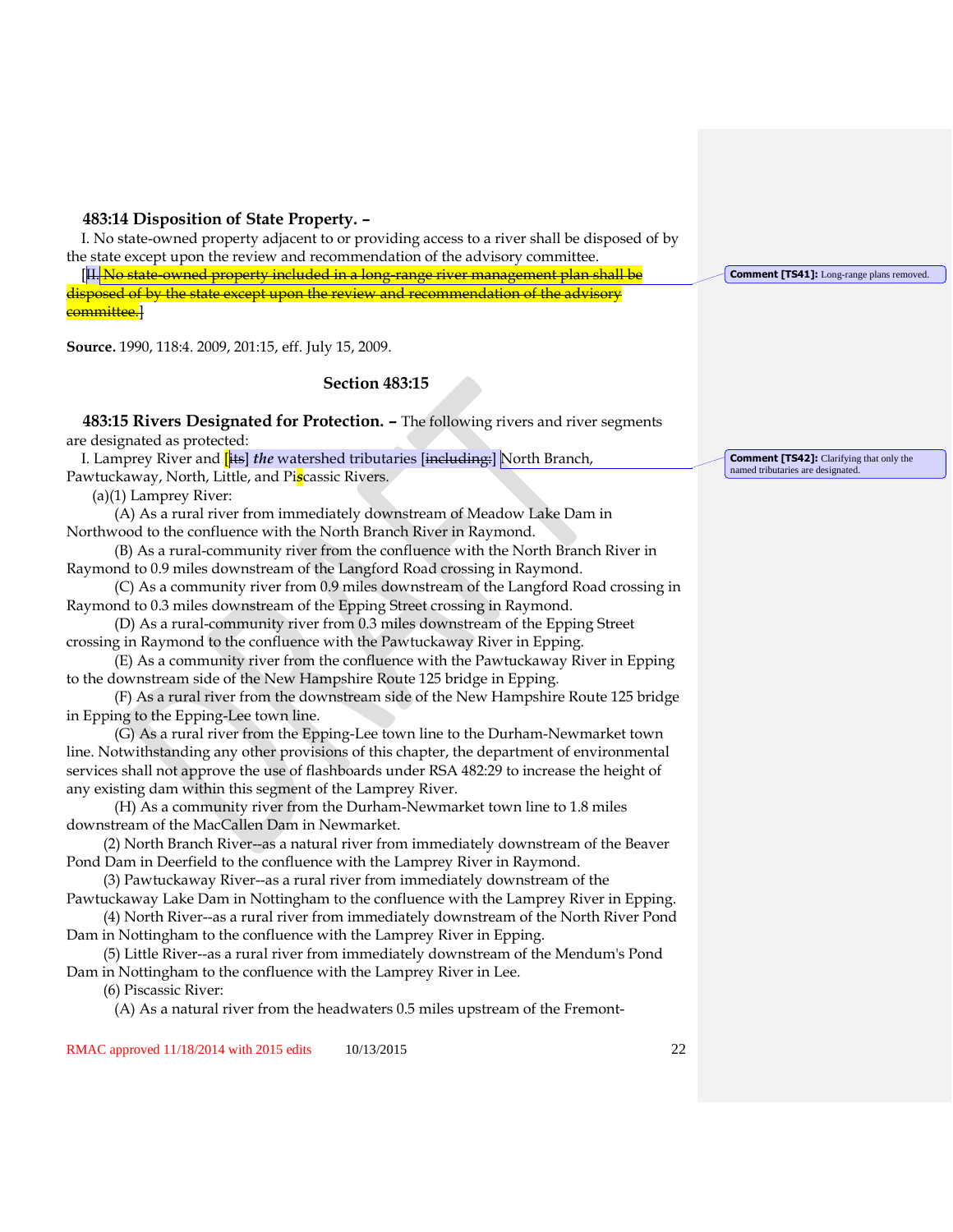Brentwood town line to the upstream side of the Piscassic Ice Pond Dam in Newfields.

 (B) As a rural-community river from the upstream side of the Piscassic Ice Pond Dam in Newfields to the downstream side of the Grant Road crossing in Newmarket.

 (C) As a community river from the downstream side of the Grant Road crossing in Newmarket to the confluence with the Lamprey River in Newmarket.

 (b) All 1st, 2nd, and 3rd order portions of the Lamprey River and its tributary rivers shall be exempt from the provisions of the **[comprehensive]** shoreland *water quality* protection act, RSA 483-B.

 II. Merrimack River--main stem from the Bedford-Merrimack town line to the New Hampshire-Massachusetts state line as a "community river.'' Nothing in this chapter shall be construed to limit complete capacity utilization, not to exceed 30 million gallons per day, or any construction or repairs required to achieve such utilization of the existing intake facilities of Pennichuck Water Works situated on the western bank of the Merrimack River in the vicinity of Chase Brook, so-called. This paragraph shall not affect any private right in the Merrimack River and shall not relieve Pennichuck Water Works, or its successors and assigns, from compliance with other laws or rules under the state's police power.

 III. Merrimack River--main stem from the confluence of the Winnipesaukee and Pemigewasset Rivers in the city of Franklin to Garvins Falls in the town of Bow as a "rural river.''

 IV. Saco River--main stem from the base of Saco Lake dam to the southern boundary of Crawford Notch State Park as a "natural river'' and from the southern boundary of Crawford Notch State Park to the New Hampshire-Maine state line as a "rural river.'' Nothing in this chapter shall prohibit the normal repair or maintenance of the Willey House dam in Crawford Notch State Park.

 V. Swift River--main stem from its headwaters to the Albany-Conway town line as a "natural river'' and from the Albany-Conway town line to its confluence with the Saco River in Conway as a "rural river.''

VI. Pemigewasset River:

 (a) As a natural river from the outlet of Profile Lake in Franconia to the southern boundary of Franconia Notch State Park.

 (b) As a rural river from the Holderness-Ashland town line to the Franklin Falls flood control dam.

 (c) As a rural-community river from the northernmost Thornton town line to the I-93 bridge in Plymouth.

(d) As a community river:

(1) From the I-93 bridge in Plymouth to the Holderness-Ashland town line.

 (2) From the Franklin Falls flood control dam to its confluence with the Merrimack River.

VII. (a) Contoocook River--main stem:

(1) As a "rural river'':

(A) From the Old Sharon Road bridge in Jaffrey to Noone Falls dam in Peterborough.

 (B) From the North Peterborough dam to the monument on the Peterborough-Hancock town line.

(C) From the North Bennington Road bridge in Antrim and Bennington to the

**Comment [TS43]:** Name change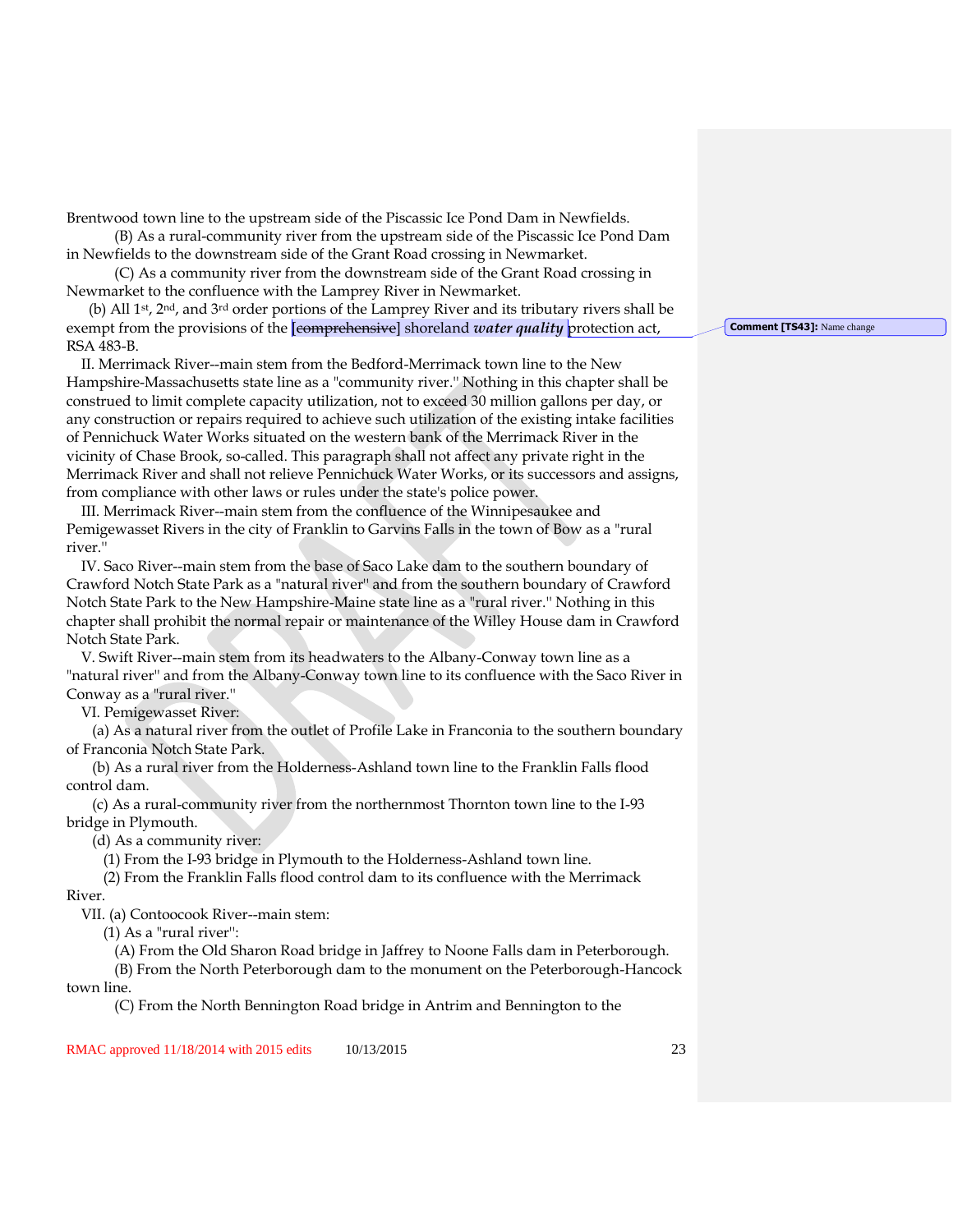confluence of the north branch of the Contoocook River in Hillsborough.

 (D) From the Hosiery Mill dam in Hillsborough to the twin iron bridges in West Henniker.

(E) From the Henniker-Hopkinton town line to the Riverhill bridge in Penacook.

(2) As a "community river'':

(A) From the outlet of Poole Pond in Rindge to Old Sharon Road bridge in Jaffrey.

(B) From the Noone Falls dam in Peterborough to North Peterborough dam.

 (C) From the monument on the Peterborough-Hancock town line to the North Bennington Road bridge in Antrim and Bennington.

 (D) From the confluence of the north branch of the Contoocook River in Hillsborough to the Hosiery Mill dam in Hillsborough.

 (E) From the twin iron bridges in West Henniker to the Henniker-Hopkinton town line.

 (F) From the Riverhill bridge in Penacook to the confluence with the Merrimack River. (b) Contoocook River--north branch:

 (1) As a "rural river,'' from the outlet of Rye Pond in Stoddard to the outlet of Franklin Pierce Lake.

 (2) As a "community river,'' from the outlet of Franklin Pierce Lake to the confluence of the Contoocook River.

VIII. Connecticut River:

 (a) As a rural river from the outlet of the Fourth Connecticut Lake to a point .3 miles above the Second Connecticut Lake Dam.

 (b) As a community river from the point above the Second Connecticut Lake Dam to a point .3 miles below the Second Connecticut Lake Dam.

 (c) As a rural river from the point below the Second Connecticut Lake Dam to a point .3 miles above the First Connecticut Lake Dam.

 (d) As a community river from the point above the First Connecticut Lake Dam to a point .3 miles below the First Connecticut Lake Dam.

 (e) As a rural river from the point below the First Connecticut Lake Dam to a point .3 miles above Murphy Dam.

 (f) As a community river from the point above the Murphy Dam to a point 2 miles below the Murphy Dam.

 (g) As a rural river from the point 2 miles below the Murphy Dam to Bishop Brook in Stewartstown.

(h) As a community river from Bishop Brook to Leach Creek in Canaan, Vermont.

(i) As a rural river from Leach Creek to the confluence with the Mohawk River.

 (j) As a rural community river from the confluence with the Mohawk River to the Columbia-Colebrook town line.

 (k) As a rural river from the Columbia-Colebrook town line to Wheeler Stream in Brunswick, Vermont.

(l) As a natural river from Wheeler Stream to the Maidstone-Stratford Bridge.

 (m) As a rural river from the Maidstone-Stratford Bridge to a point one mile above the breached Wyoming Valley Dam in Northumberland.

(n) As a community river from one mile above the breached Wyoming Valley Dam site to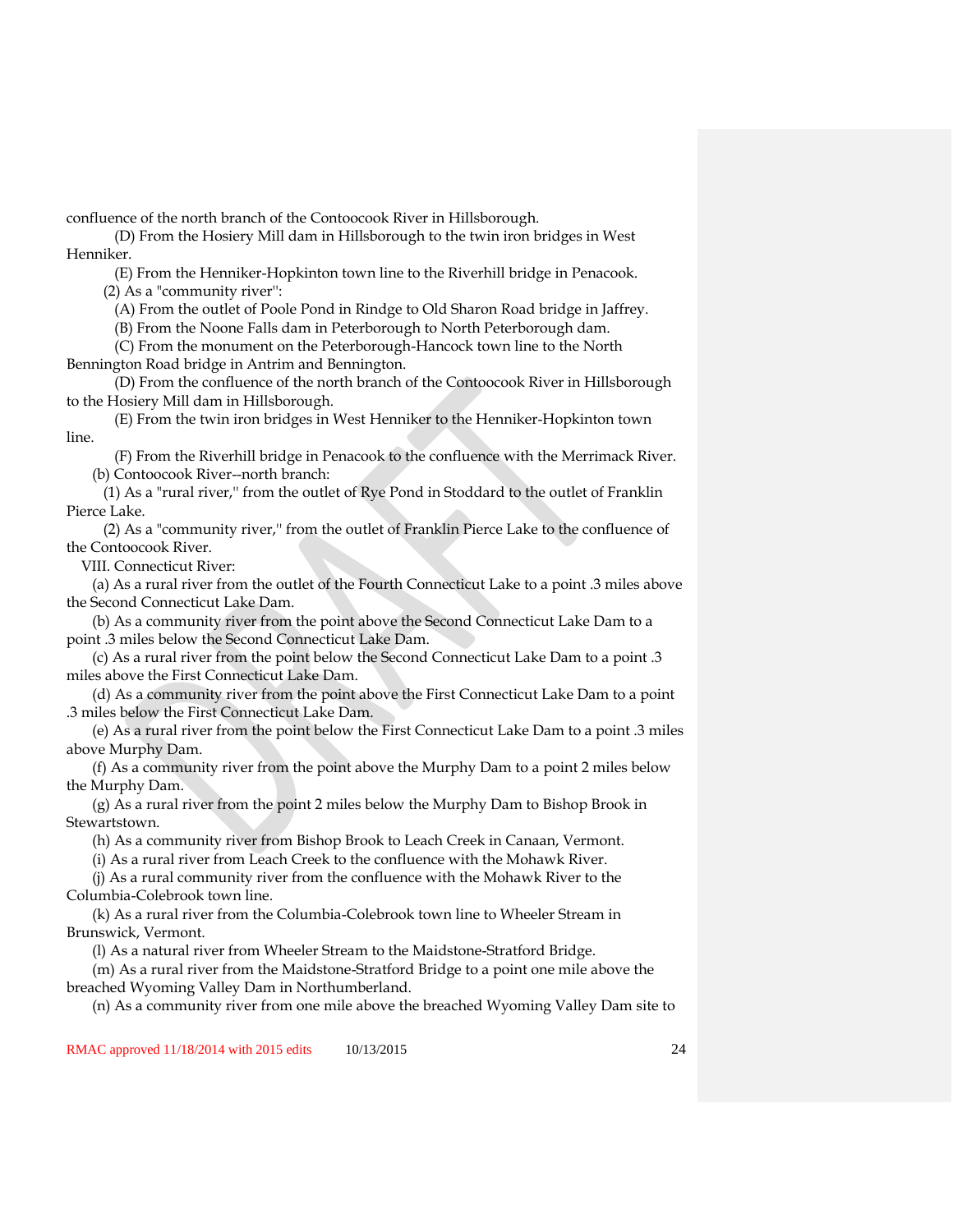a point one mile below the Wyoming Valley Dam Site.

 (o) As a rural river from one mile below the breached Wyoming Valley Dam site to a point .3 miles above the Simpson Paper Company Dam.

 (p) As a community river from the point above the Simpson Paper Company Dam to .3 miles below the Simpson Paper Company.

 (q) As a rural river from the point below the Simpson Paper Company Dam to .4 miles above the Moore Dam.

 (r) As a community river from the point above the Moore Dam to a point .6 miles below the Moore Dam.

 (s) As a rural river from the point below Moore Dam to a point .3 miles above the Comerford Dam.

 (t) As a community river from the point above the Comerford Dam to a point .2 miles below McIndoes Falls Dam.

 (u) As a rural river from the point below the McIndoes Falls Dam to a point .3 miles above the Ryegate Dam.

 (v) As a community river from the point above the Ryegate Dam to a point .2 miles below the Ryegate Dam.

 (w) As a rural river from the point below the Ryegate Dam to the Ammonoosuc River in Bath.

 (x) As a community river from the Ammonoosuc River to the point where routes 135 and 10 meet in Haverhill.

 (y) As a rural river from the intersection of routes 135 and 10 to Storrs Pond Brook in Hanover.

 (z) As a rural-community river from Storrs Pond Brook to Dothan Brook outlet in Hartford, Vermont.

 (aa) As a community river from the Dothan Brook to .3 miles below the Wilder Dam. (bb) As a rural-community river from the point below the Wilder Dam to the Lebanon-Plainfield town line.

 (cc) As a rural river from the Lebanon-Plainfield town line to the Blow-Me-Down Brook in Cornish.

 (dd) As a rural-community river from the Blow-Me-Down Brook to the northern end of Chase Island in Cornish.

 (ee) As a rural river from the north end of Chase Island to the southern side of the Williams River in Bellows Falls, Vermont.

 (ff) As a community river from the southern side of the Williams River to the Saxtons River in Westminster, Vermont.

 (gg) As a rural-community river from the Saxtons River to the bridge between Westminster Station and Walpole.

 (hh) As a rural river from the bridge at Westminster Station to the Brattleboro-Dummerston, Vermont town line.

 (ii) As a rural-community river from the Brattleboro-Dummerston, Vermont town line to Sprague Brook.

(jj) As a community river from Sprague Brook to a point .3 miles below the Vernon Dam.

(kk) As a rural river from the point below the Vernon Dam to the Massachusetts border.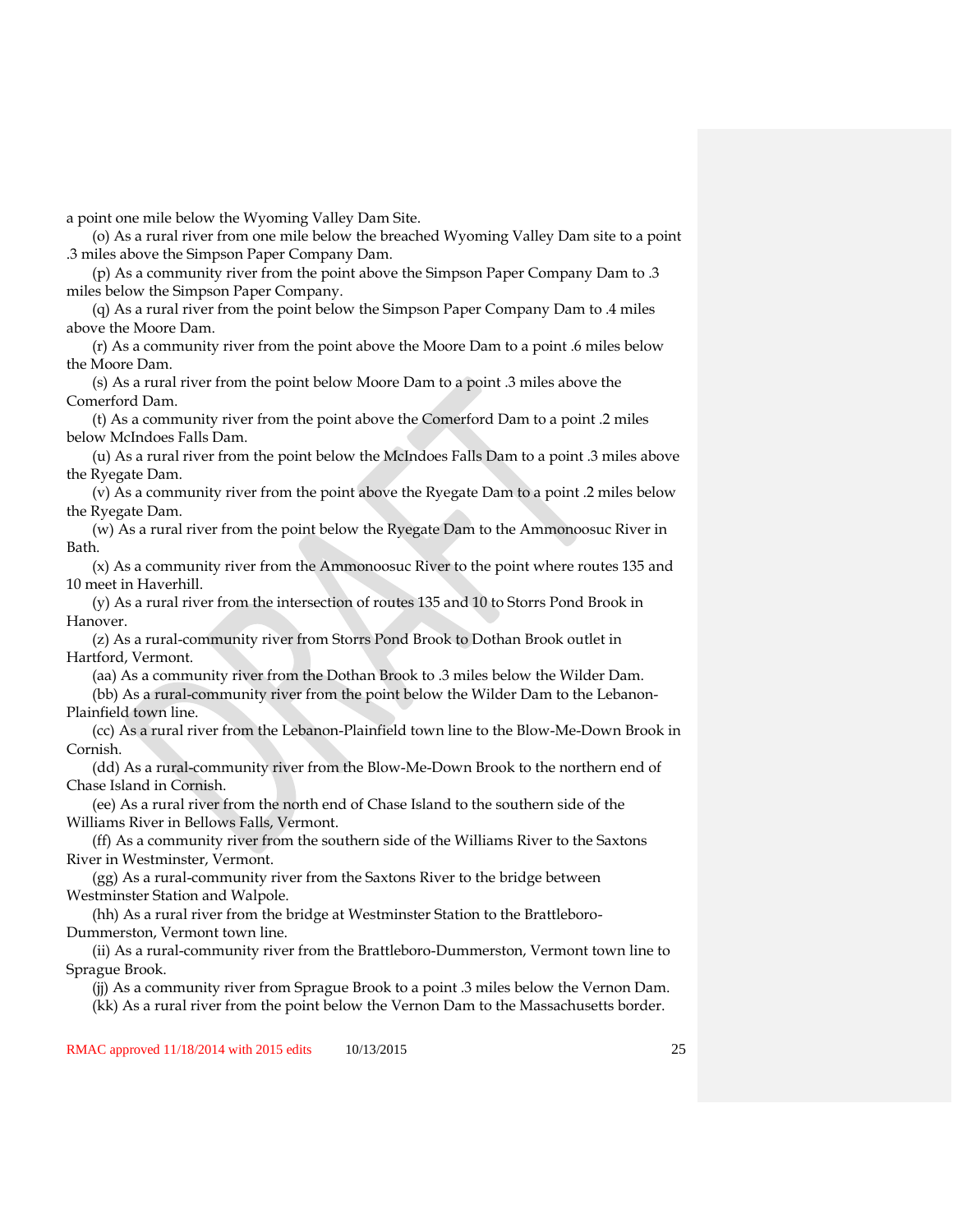IX. Ashuelot River:

 (a) As a natural river from the dam at Butterfield Pond to and including the falls above Ashuelot Pond.

(b) As a rural river from the falls above Ashuelot Pond to Symondsville Road in Marlow.

 (c) As a community river from Symondsville Road in Marlow to the Audio Accessories dam.

 (d) As a rural river from below the Audio Accessories dam in Marlow up to the breached Blackstock dam located above the town of Gilsum.

 (e) As a community river from the breached Blackstock dam above the town of Gilsum to the stone arch bridge in Gilsum.

 (f) As a rural river from the stone arch bridge in Gilsum to the Court Street bridge in Keene.

 (g) As a community river from the Court Street bridge in Keene to the Branch River in Keene.

 (h) As a rural river from the Branch River in Keene to the unnamed brook entering on the west bank near the intersection of Winchester Street and route 10 in West Swanzey.

 (i) As a community river from the unnamed brook on the west bank near the intersection of Winchester Street and route 10 in West Swanzey to the Denman Thompson Bridge.

 (j) As a rural river from the Denman Thompson Bridge in West Swanzey to and including the oxbow on the west bank before the A.C. Lawrence building in Winchester.

 (k) As a community river from the oxbow on the west bank before the A.C. Lawrence building in Winchester to the route 119 bridge.

 (l) As a rural river from the route 119 bridge in Winchester to the Winchester dam owned by G.E. Robertson and Company in Hinsdale.

 (m) As a community river from the Winchester dam owned by G.E. Robertson and Company in Hinsdale to the route 63 bridge.

 (n) As a rural river from the route 63 bridge in Hinsdale to the mouth of the Ashuelot River at the Connecticut River.

X. (a) Piscataquog River--north branch:

 (1) As a natural river from the outlet of Deering Lake Dam in Deering, 6.25 miles to the Abijah bridge in Weare.

(2) As a rural river:

 (A) From the outlet of Lake Horace Dam in Weare, 8 miles to the Everett Dam flowage in Weare.

 (B) From the outlet of Everett Dam in Weare, 8 miles to the river's convergence point with the south branch.

 (b) Piscataquog River--middle branch. As a natural river from the natural outlet of Scobie Pond in Francestown to the inlet of the upper cranberry bog at the New Boston town line, approximately 11.5 miles to its mouth in New Boston.

(c) Piscataquog River--south branch:

 (1) As a natural river from the outlet of Pleasant Pond in Francestown, 11.5 miles to New Hampshire Route 13 in New Boston.

 (2) As a rural river from New Hampshire Route 13 in New Boston, 7 miles to the confluence with the north branch.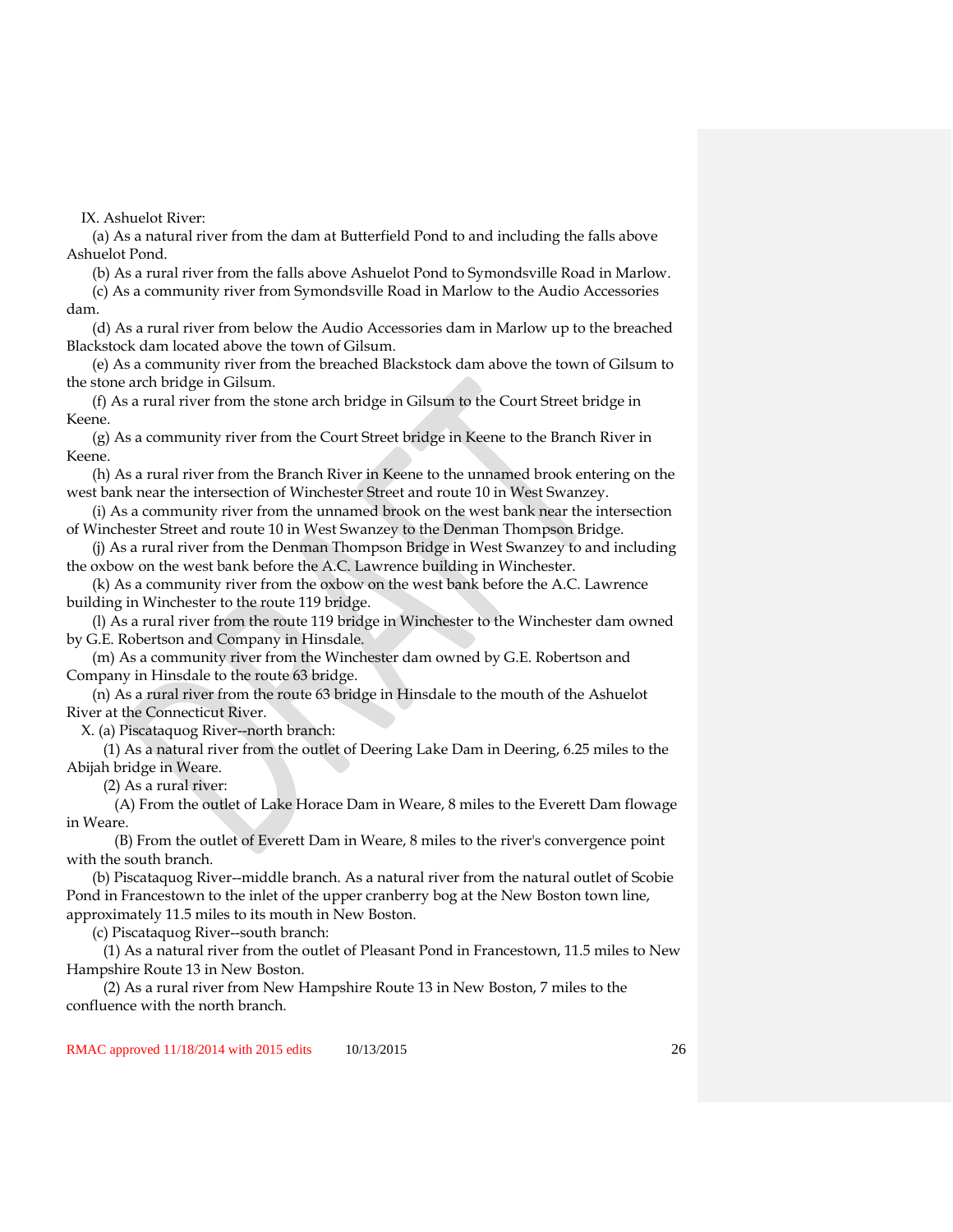(3) As a rural-community river from the confluence with the north branch, 1.7 miles to New Hampshire Route 114 in Goffstown.

 (4) As a community river from New Hampshire Route 114 in Goffstown, 1 mile to the Gregg Dam in Goffstown.

 (5) As a rural-community river from the Gregg Dam in Goffstown, 6.9 miles to the river's mouth at Bass Island in Manchester.

XI. Exeter/Squamscott River.

 (a) As a "rural river'' from its headwaters at the route 102 bridge in Chester to its confluence with Great Brook in Exeter;

 (b) As a community river from the confluence with Great Brook in Exeter, past the Great Dam and the falls to the head of tide in Exeter;

 (c) As a rural river from past the Great Dam and the falls to the head of tide in Exeter, and then the Squamscott River to the boundary of the Great Bay as defined by the upstream side of the railroad trestle in Stratham and Newfields.

XII. Cold River:

 (a) As a rural river from the outlet of Crescent Lake Dam in Acworth, 20.3 miles to the most downstream crossing of the Langdon-Walpole town line.

 (b) As a community river from the most downstream crossing of the Langdon-Walpole town line, 2.1 miles to its confluence with the Connecticut River in Walpole.

XIII. Souhegan River:

 (a) As a rural-community river from the confluence of its south and west branches in New Ipswich to a point 0.5 miles above the Otis Dam in Greenville.

 (b) As a community river from the point 0.5 miles above the Otis Dam in Greenville to a point 0.5 miles below the Otis Dam.

 (c) As a rural river from the point 0.5 miles below the Otis Dam to the Label Arts Dam located approximately 0.3 miles above the confluence with Stony Brook in Wilton.

 (d) As a community river from the Label Arts Dam to the Wilton Road bridge near the Pine Valley Mill in west Milford.

 (e) As a rural-community river from the Wilton Road bridge to a point 0.5 miles above the route 13 bridge in Milford.

 (f) As a community river from the point 0.5 miles above the route 13 bridge to a point 0.5 miles below the route 13 bridge.

 (g) As a rural river from the point 0.5 miles below the route 13 bridge to the Everett Turnpike bridge in Merrimack.

 (h) As a community river from the Everett Turnpike Bridge to the confluence with the Merrimack River in Merrimack.

XIV. Isinglass River:

 (a) As a rural river from the outflow of Bow Lake Dam in Strafford, 0.54 miles to immediately downstream of the route 202A bridge.

 (b) As a natural river from immediately downstream of the Route 202A bridge in Strafford, 5.75 miles to immediately upstream of the route 126 bridge in Barrington.

 (c) As a rural river from immediately upstream of the route 126 bridge in Barrington, 11.64 miles to its confluence with the Cocheco River in Rochester.

XV. Ammonoosuc River: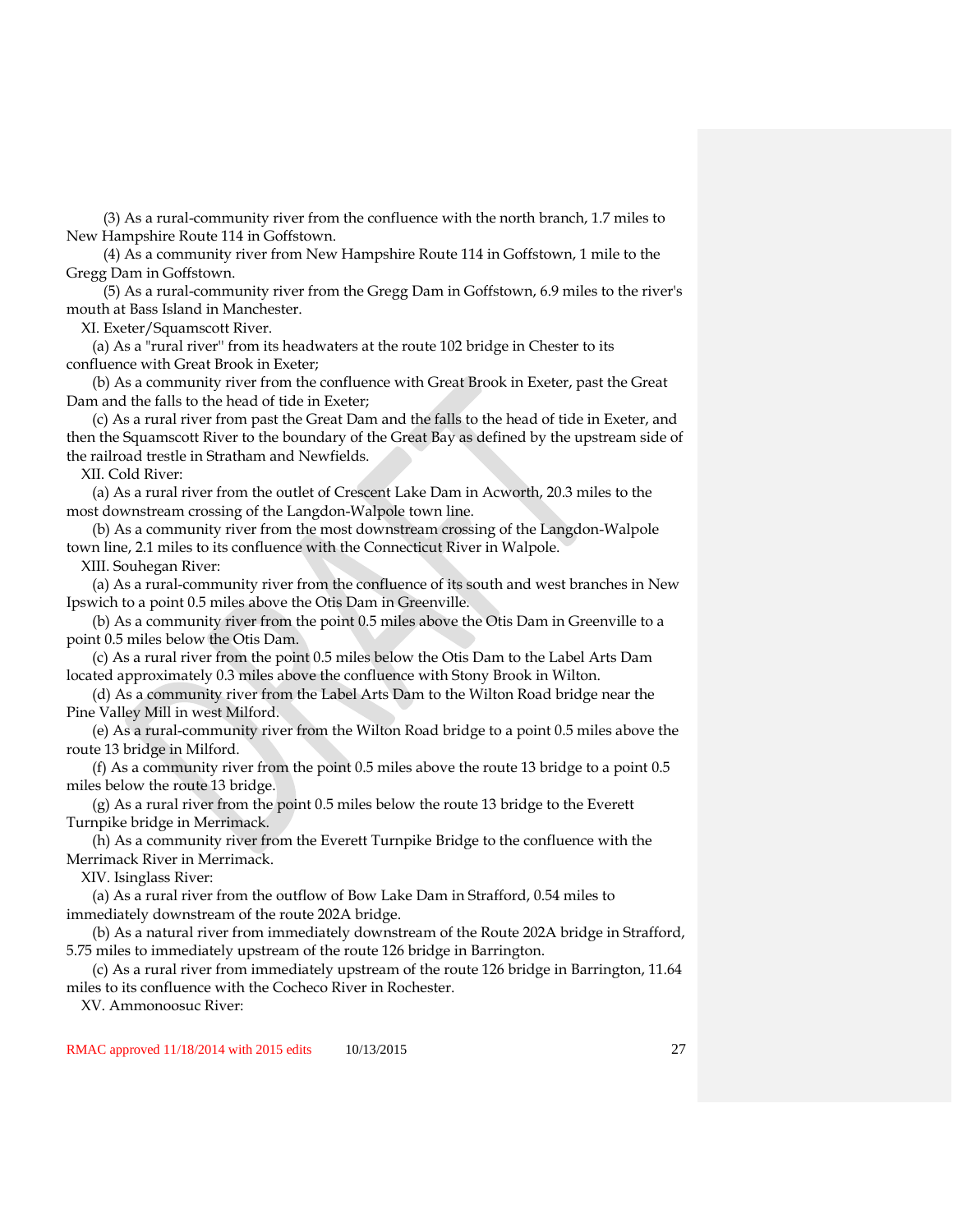(a) As a natural river from the Lakes of the Clouds in Sargents Purchase to a point 1.33 miles upstream of Upper Falls in Crawfords Purchase.

 (b) As a rural community river from a point 1.33 miles upstream of Upper Falls in Crawfords Purchase to the White Mountain National Forest boundary near Lower Falls in the town of Carroll.

 (c) As a rural river from the White Mountain National Forest boundary near Lower Falls in Carroll to the Bethlehem-Littleton town line.

 (d) As a community river from the Bethlehem-Littleton town line to the Littleton-Lisbon town line.

 (e) As a rural-community river from the Littleton-Lisbon town line to the confluence with Pearl Lake Brook in Lisbon.

 (f) As a community river from the confluence with the Pearl Lake Brook in Lisbon to the Lisbon-Landaff-Bath town line.

 (g) As a rural-community river from the Lisbon-Landaff-Bath town line to a point 0.9 miles above the covered bridge in Bath.

 (h) As a community river from the point 0.9 above the covered bridge in Bath to the confluence with Simonds Brook in Bath.

 (i) As a rural-community river from the confluence with Simonds Brook in Bath to the confluence with Burton Brook in Bath.

 (j) As a community river from the confluence with Burton Brook in Bath to the confluence with the Connecticut River in Haverhill.

XVI. Cocheco River:

 (a) As a natural river from the Cocheco River headwaters south of March's Pond in New Durham to Spring Street crossing in Farmington.

 (b) As a community river from Spring Street crossing in Farmington to 0.7 miles south of the Cocheco Road Bridge north of Route 11 in Farmington.

 (c) As a rural-community river from 0.7 miles south of the Cocheco Road Bridge north of Route 11 in Farmington to Little Falls Bridge crossing in Rochester.

 (d) As a community river from Little Falls Bridge crossing in Rochester to England Road in Rochester.

 (e) As a rural-community river from England Road in Rochester to Whittier Street crossing in Dover.

 (f) As a community river from Whittier Street crossing in Dover to head of tide at Central Ave dam in Dover.

XVII. Mascoma River:

 (a) As a rural river from the downstream side of the confluence of the Mascoma River with the Canaan Street Lake tributary in Canaan to the upstream side of the railroad bridge east of the Baltic Mills Dam in Enfield.

 (b) As a community river from the upstream side of the railroad bridge east of the Baltic Mills Dam in Enfield to the downstream side of the railroad bridge south of Main Street in Enfield.

 (c) As a rural-community river from the downstream side of the railroad bridge south of Main Street in Enfield, including Mascoma Lake, to the upstream side of the Water Treatment Intake Dam in Lebanon.